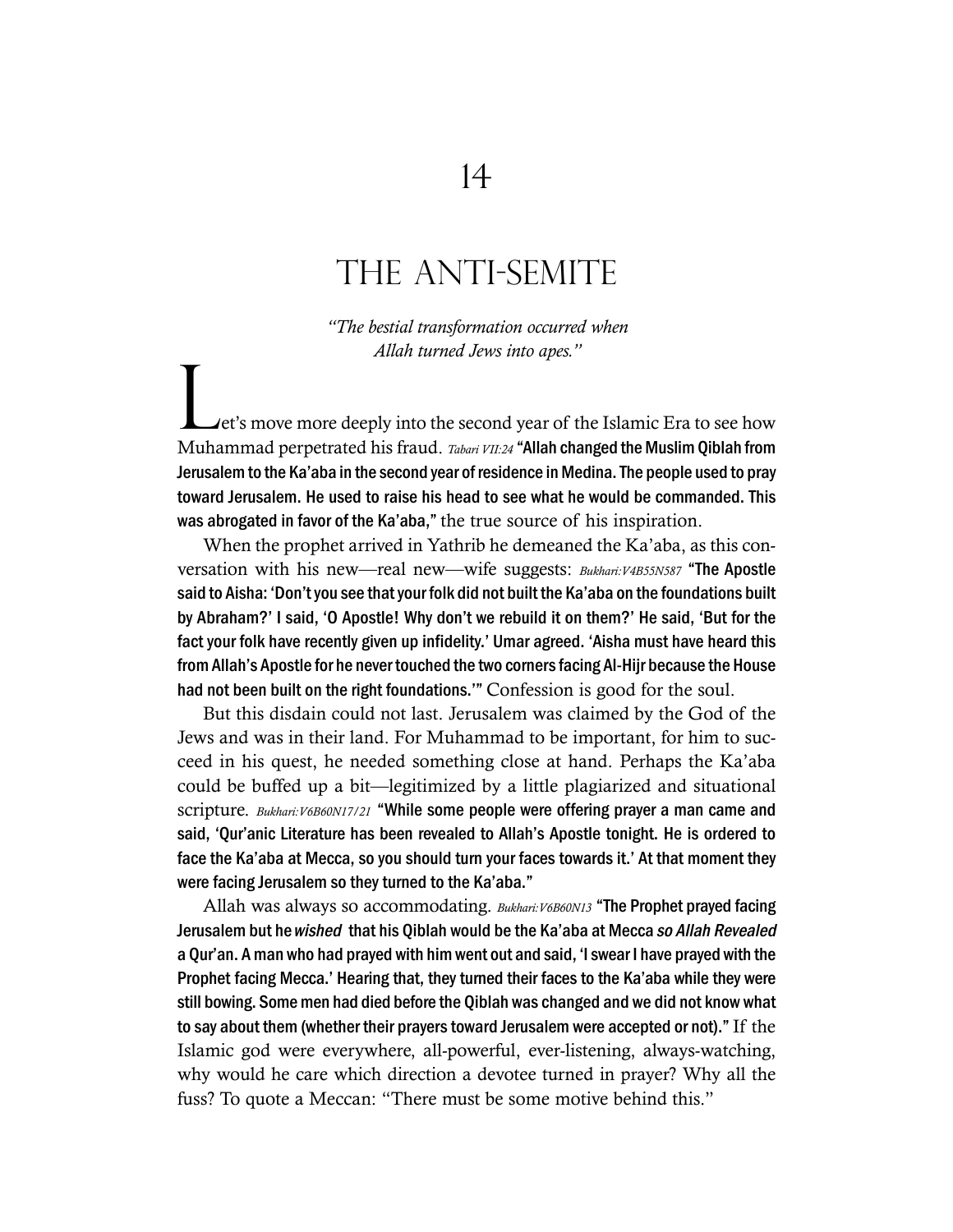Personally, I think it was to dump on the Jews: *Bukhari:V1B4N147* "People say, 'Whenever you sit for answering the call of nature, you should not face the Qiblah of Jerusalem.' I told them. 'Once I went up the roof of our house and I saw Allah's Apostle answering the call of nature while sitting on two bricks facing Jerusalem."

Since this is supposed to be a religion, let's review the first surah revealed in Medina to find a more inspired reason. The 2nd surah, the Qur'an's longest, is really its first surah, as the 1<sup>st</sup> is "The Prologue," a sixty-word invocation. Its speaker isn't Allah. The 2<sup>nd</sup> surah, which was the ninetieth received, is called "The Cow" in reference to the golden calf cast by the Israelites during their Exodus nearly 2,000 years before Islam was invented. Muslim scholars acknowledge that the surah was handed down in pieces over the course of a decade.

Maududi, our Qur'anic scholar, says: "'The Cow' has been so named from the story of the golden calf associated with Moses. It has not, however, been used as a title to indicate the subject of the surah. It will, therefore, be as wrong to translate the name Al-Baqarah into 'The Cow' as to translate any English name, say Baker, Rice, or Wolf into their equivalents in other languages or vice versa, because this would imply that the surah dealt with the subject of 'The Cow.'" This argument is as irrational as it is telling. It goes to the very heart of Muhammad's deception. Names and words are different things. We can and should translate the word for the profession of baker but never the name of a person named Baker. Baqarah is the Arabic word for cow. It is not the *name* of a cow. Similarly, "il" and "ilah" are Arabic words for god, not the names *of* gods. Words for things must always be translated, while the personal names of deities and people should never be. Ar-Rahman, Allah, and Yahweh are the personal names of very different gods. Anyone who replaces the name "Allah" with the word "God" is guilty of deceiving their audience and of contradicting the Qur'an.

Maududi goes on to explain: "The greater part of Al-Baqarah was revealed during the first two years of the Prophet's life at Medina. Some of it was revealed at a later period and has been included in this surah because its contents are closely related to those dealt with in this surah. For instance, the verses prohibiting interest were revealed during the last period of the Prophet's life. For the same reason, the last verses of this surah which were revealed in Mecca before the migration of the Prophet." This argument is inconsistent with the Qur'an as a whole. If it were their god's plan to have like subjects grouped together, the never-ending argument and related depictions of hellish torments wouldn't be randomly strewn throughout the book. All things related to Moses would be brought together, not disseminated in two-dozen surahs. Further, the last verses are unrelated to the business discussion preceding them. They are therefore out of context and chronology.

A *perfect* book cannot by definition be disordered. Yet there is a larger problem. This surah contains the verse on abrogation which says: "Whenever We cancel a message or throw it into oblivion, We replace it with a better one." Without dismembering the entire Qur'an so that every line follows the revelation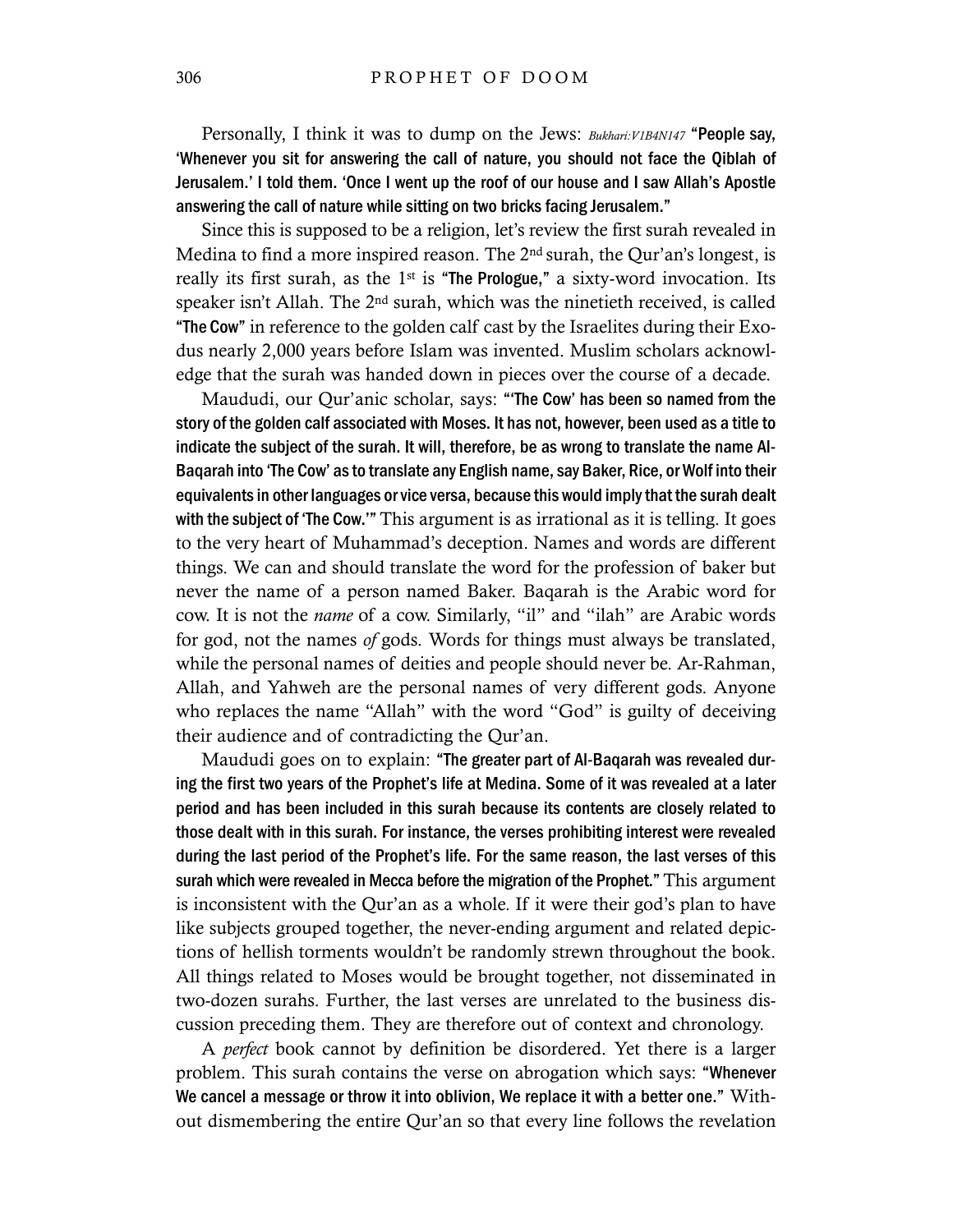that immediately preceded it, the "cancel and replace" concept is futile. How is anyone to know which verses Allah "threw into oblivion?" Without context and chronology, the "cancel and replace" verse renders the entire Qur'an irrelevant. If one line encourages slavery and another condones it, which is to be believed? If one verse says that infidels are to be taxed to death and others order them *put* to death, what are Muslims to do?

The answer is obvious, but apparently not to Muslims (or those in our statehouses, media, and pulpits) who coddle Islam. A "god" who changes his mind repeatedly over a score of years and needs a verse to deal with his contradictions cannot be "God." A religion devoted to a false spirit isn't worth protecting—especially when it motivates men to murder.

Maududi wasn't finished incriminating his religion. "At Mecca the Qur'an generally addressed the Quraysh who were ignorant of Islam. At Medina it was concerned with the Jews who were acquainted with the unity of Allah, Prophethood, Revelation, the Hereafter and angels. They also professed to believe in the law which was revealed by Allah to their Prophet Moses, and in principle, their way was the same Islam that was being taught by Prophet Muhammad." Like all things Islam, the truth has been inverted. The reason both Jews and Muslims believed in prophets, revelation, and angels was because Muhammad stole these concepts, words, and names from them.

Further, Jews believed in the oneness of *Yahweh*—not in some pathetic pagan rock idol named Allah. They knew that the dark spirit of the Qur'an was Lucifer. It's obvious to anyone familiar with the Bible. Yahweh used his name 6,868 times in his scriptures. In addition, every seventieth Hebrew letter in the Torah's central book—Leviticus—forms YHWH, bringing the grand total to a perfect 7,000. Allah's name was never mentioned. The closest Hebrew word means "oak tree." The Jews had a word for god, too. It was "el," and they used it when describing pagan idols like the Islamic deity.

As for "the Jewish way" being "the same Islam," that's  $?*&\%#!$ . Jewish prophets predicted the future and condemned immoral behavior. The Islamic prophet authorized immoral behavior and condemned the future. They are opposites.

Torah means "instructions" not "laws," but either way those guidelines were summarized in the Ten Commandments. Muhammad declared war on all of them, as did his god. They could not have been chiseled in stone by the rock idol who established a false doctrine promoting theft and murder.

I would like to give Maududi another chance, since this is the fulcrum surah of the Qur'an. More changed than just the Qiblah. He wrote, "The Jews had strayed away from Islam during the centuries of degeneration and had adopted many un-Islamic creeds, rites, and customs of which there was no mention and for which there was no sanction in the Torah. Not only this: they had tampered with the Torah by inserting their own explanations and interpretations into its text. They had distorted even that part of the Word of God which had remained intact in their Scriptures and taken out of it the real spirit of true religion and were now clinging to a lifeless frame of rituals." This is the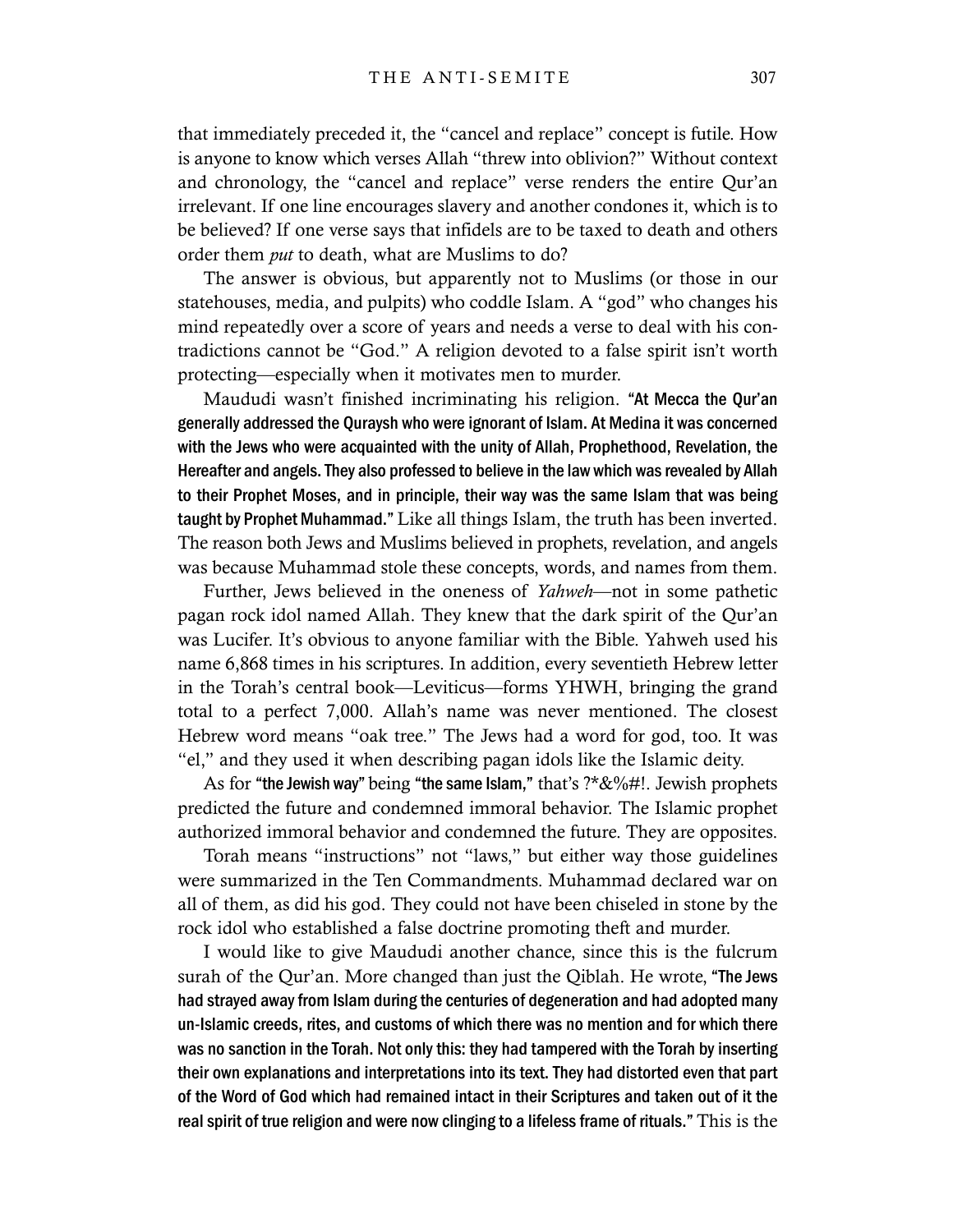very heart of the matter. It is the Qur'an's justification, its sole tenuous hope of authenticity. It is the reason for the change in Qiblah, and the impetus behind Islamic hatred and Muslim militancy.

If Islam were not so ruthless, so fixated upon submission for the benefit of cleric and king, this assertion would have killed it. The claim that the Torah was inspired by Allah and its characters were Muslims requires it to have been corrupted beyond recognition. The Septuagint and the Dead Sea Scrolls prove beyond any doubt that tampering did not occur. Since archeology has proven that the Jews did not distort the Torah, the Qur'an is a lie. Muhammad deceived men on behalf of a god no bigger than the rock he occupied.

However, it was not all as simple as that. The dark spirit that inspired Muhammad to make these preposterous claims was in a predicament himself. He (like his prophet) was covetous, so Lucifer wanted what belonged to Yahweh: the Jews and their Torah. It is no coincidence that a race representing a tiny fraction of one percent of the world's population became the victim of Islam's wrath. It should be no surprise that modern history's most famous occultist, Adolf Hitler, also wrapped himself in Bible symbols and picked the same enemy. They were both possessed by the same spirit. I dedicated the "Bad Boys" chapter in *Tea With Terrorists* to exposing the similarities between these men and their doctrines. I encourage you to read it if you haven't already.

Considering that Muhammad indulged in pedophilia, led a dozen terrorist raids, inspired thievery, kidnapping, and murder, and said that his "spirit" approved such things, Maududi's comments are astonishing: "Consequently their [Jewish] beliefs, their morals and their conduct had gone to the lowest depths of degeneration. The pity is that they were not only satisfied with their condition but loved to cling to it. Besides this, they had no inclination to accept any kind of reform. So they became bitter enemies of those who came to teach them the Right Way and did their worst to defeat every effort. Though they were originally Muslims, they had swerved from real Islam and made alterations in it and had fallen victims to hair splitting. They had forgotten and forsaken Allah so much so that they had even given up their original name 'Muslim' and adopted the name 'Jew' instead. They made religion the sole monopoly of the Jews." Islam is apparently contagious. Maududi has become delusional.

It's pathetic that Islamic clerics have to lie to make their prophet, scripture, god, and religion appear believable. These ideas are preposterous, wholly incongruous with history and reason. And while countless clerics have mumbled foolish things on behalf of their meal ticket, this is not Maududi's interpretation. This gross deception is proclaimed throughout the Qur'an.

I recognize that we have been over this material before, but it's essential that you appreciate the impossibility of Islam's position. For Yahweh to have been Allah, for Jerusalem to have been Mecca, for the Temple to have been the Ka'aba, for Judaism to have been Islam, for Jews to have been Muslims most every word on most every page of the Bible would have had to have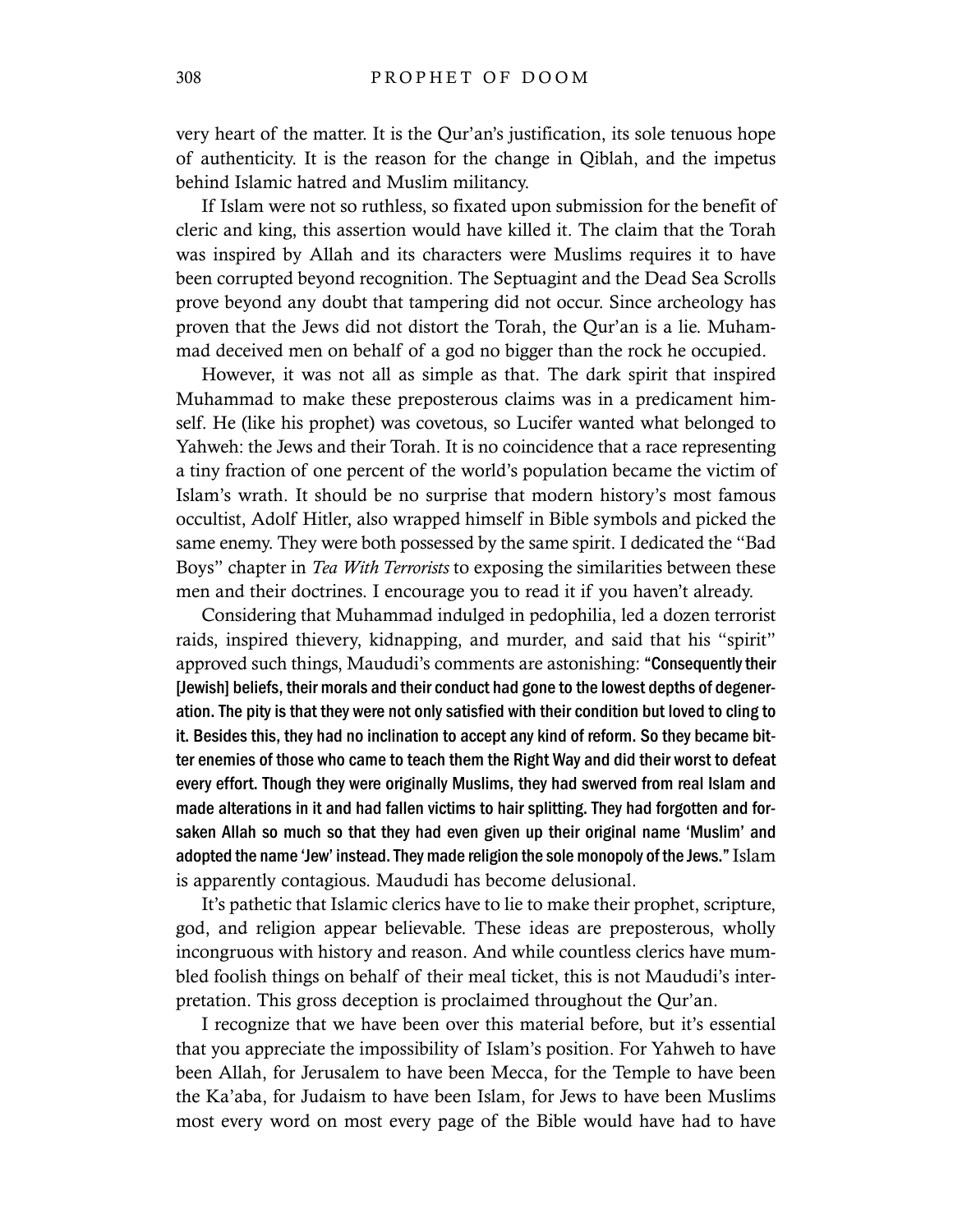been corrupted, as would world history. While there is no intersection of history and Islam prior to Muhammad's death, Judeo-Christianity lived in the crossroads of nations. Imagine millions of people not knowing *who* they were, *where* they were, *what* they were doing, or *why*. Imagine dismembering thousands of Torahs, Books of the Prophets, and Psalms in a massive conspiratorial fashion so that they would all be the exactly the same—so that they would all deny their name, their purpose, their city, their temple, their God. Not only would thousands of (at the time nonexistent) Islamic symbols, names, and places have had to have been edited out, the Jewish symbols, names and places would have had to have been surreptitiously and universally substituted. And for what—to foil a demon-possessed, dictatorial tyrant who wouldn't be born for 2000 years? But alas, it is no greater leap of faith to believe the impossible corruption occurred than to believe that Islam is divine.

The reason I encouraged you to read about Biblical archeology was so that you might have an appreciation for the magnitude of this deception. The 20<sup>th</sup> century brought an explosion of historically based Biblical verifications. Virtually every place, person, custom, and event depicted in the Bible has been shown to have been grounded in history. And every single archeological artifact, from Noah to Abraham, from Moses to Christ, is evidenced scripturally and dated to a time preceding Mecca's existence. Since the historically-verified people, places, and dates correspond perfectly to the Biblical account, things cannot be as the Qur'an protests. Islam is a lie.

One last dose of Maududi is in order: "A tiny Islamic State had been set up with the help of the Ansar (local supporters), so naturally the Qur'an had to turn its attention to the social, economic, political and legal matters. This accounts for the difference between the surahs revealed at Mecca and Medina. Half of this surah deals with regulations essential for the solidarity of a community." At least we agree on one thing: Islam was more about politics than religion—and we should treat it as such.

To understand the 2nd surah we must view it in the context of Yathrib, a town ten times the size of Mecca. It was principally a Jewish community. The Yathrib Jews were considerably more literate and prosperous than those who had mocked Muhammad's prophetic credentials in Mecca. Thin-skinned and insecure, the wannabe prophet chaffed at the verbal abuse. As he had with the Meccans, Muhammad unleashed his "god's" wrath on his tormentors.

Ibn Ishaq devotes forty pages, five percent of his Sira, to Muhammad's awkward transition from wanting to be the Jewish Messiah to being the Jews' mortal enemy. The prophet goes from being dependent upon the Jews for scriptural inspiration to condemning their scriptures. In the process he becomes a pathological liar. Everything he says of himself, his god, and his scriptures is not only false, the opposite is true.

The first 176 verses of the 2nd surah are devoted to Muhammad's newfound critics. Allah eagerly details the punishments that await Jews, putting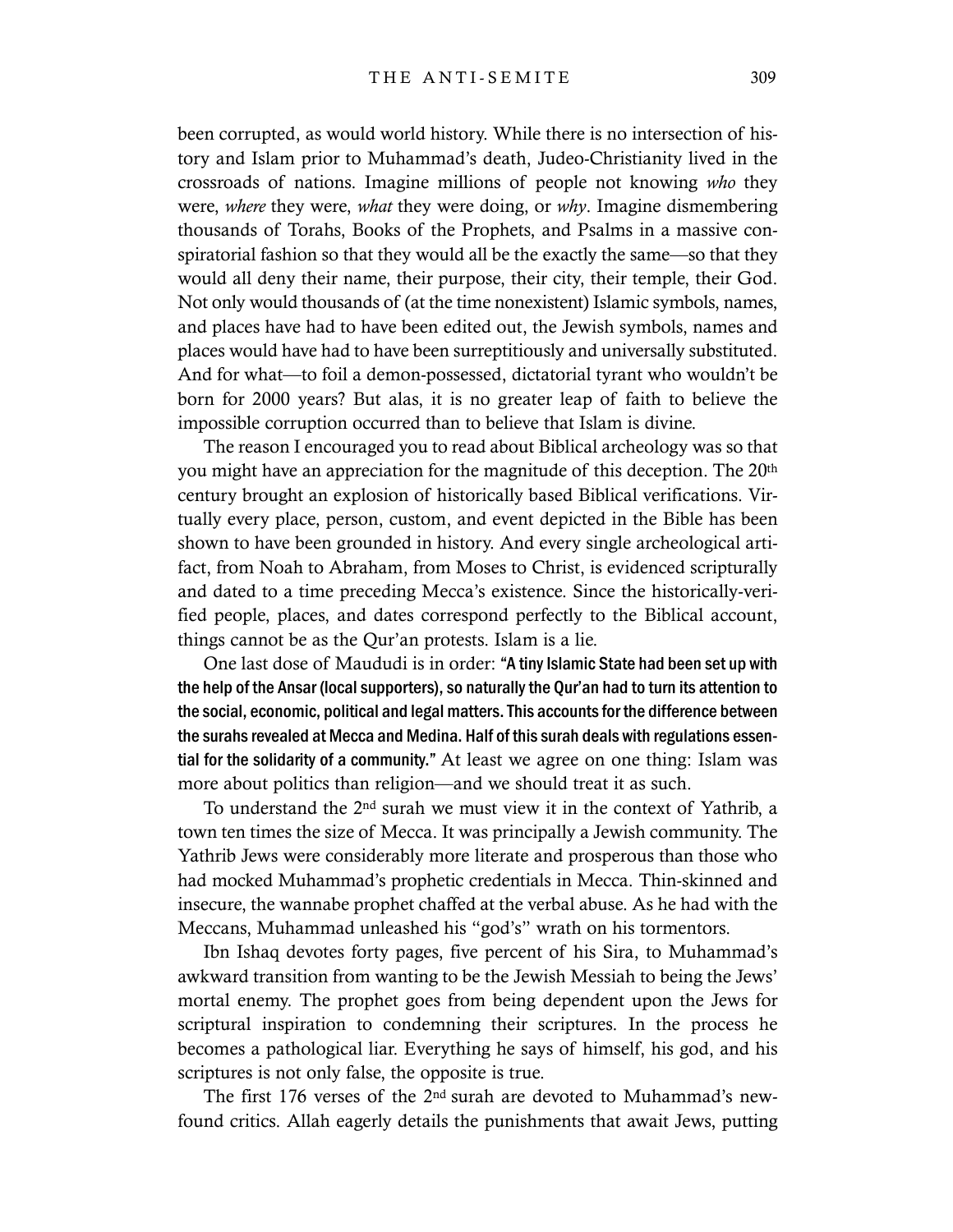the Qur'an in the untenable position of attacking the book, people, and religion that inspired it. Let's see why.

*Ishaq:239* "About this time Jewish rabbis showed hostility to the Apostle in envy, hatred, and malice, because Allah had chosen His Apostle from the Arabs. The Jews considered the Prophet a liar and strove against Islam." Clearly, the Jews were not deceived.

"The Aus and Khazraj joined the Jews by obstinately clinging to their heathen religion. They were hypocrites. When Islam appeared and their people flocked to it, they were compelled to pretend to accept it to save their lives." This means that fundamental Islam, the Islam of the prophet Muhammad, was so immoral, intolerant, and violent, Arabs had to feign support to keep from getting killed. In that regard it was no different than Hitler's Germany or Stalin's Russia. And Islam hasn't changed one iota. Every Muslim in every Islamic nation is still "compelled to pretend to accept it to save their lives."

*Ishaq:239* "Jewish rabbis used to annoy the Apostle with questions, introducing confusion." There was a reason neither prophet nor god tolerated questions. To know Muhammad, Allah, and Islam is to be disgusted by them. Their doctrine is a lie, their behavior is despicable, and the result is murderous.

"Qur'ans used to come down in reference to their questions." Ishaq lists the sixty Jewish inquisitors by name. Then: *Ishaq:240* "Labid bewitched Allah's Apostle so that he could not come at his wives [apparently he became as impotent as his god]. These Jewish rabbis opposed the apostle, they asked questions and stirred up trouble against Islam trying to extinguish it." They may have failed, but their legacy can help us today.

Alfred Guillaume, the scholar who translated Ibn Ishaq's *Life of Muhammad* into English, adds a worrisome footnote to the end of the "bewitched" allegation. He said, "The best Islamic scholars attest that this Tradition is sound. Other sources explain that the spell lasted for a year. But modernists reject the Tradition on the ground that prophets cannot be bewitched, otherwise they would sin and contradict Allah's Qur'an. They agree the Hadith is properly attested (i.e., its isnad or chain of transmitters is sound) but don't believe it is acceptable for prophets to be afflicted by sorcery."

Fortunately, there is a test to determine the influence of sorcery: Were the prophet's motivations caring or covetous; were his words truthful or deceitful; were his deeds just or immoral? You make the call.

As you ponder the source of Muhammad's inspiration, think about why spiritual inquiry would "stir up trouble" for a religion. Since a true prophet is called to reveal truth by answering questions, why would one object to them?

Ishaq tells us that one Jew was deceived, selling his soul for a buck. His name, according to Muhammad, was Abd Allah ibn Salam. But I find that hard to believe. The Arabic and Hebrew word for Jew is Yahuwdi—as in the followers of Yahweh, not slaves-to-Allah. So this is just another Islamic deception. *Ishaq:240* "I concealed the matter from the Jews and then went to the Apostle and said, 'The Jews are a nation of liars and I want you to give me a house and hide me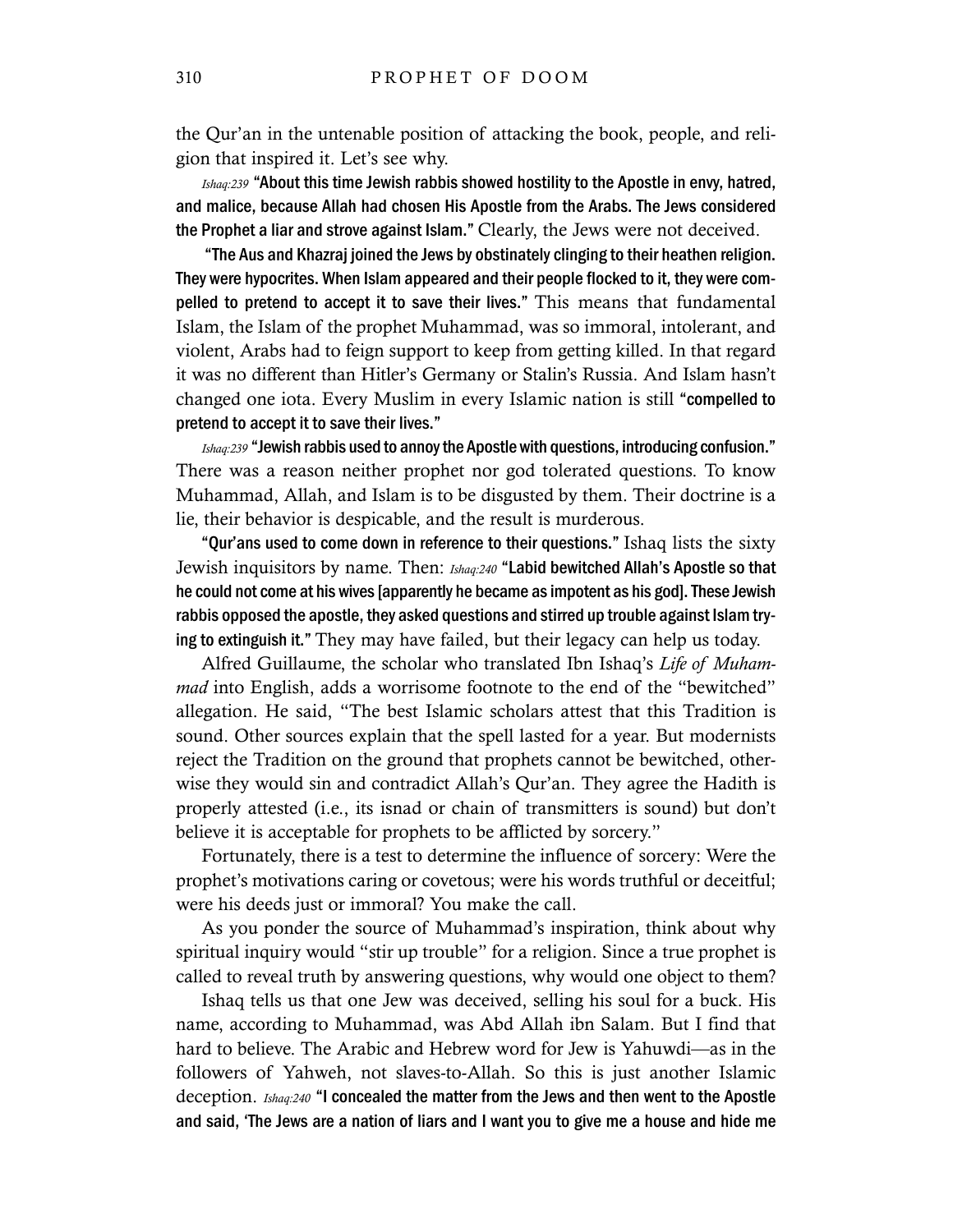from them." The Jews were not a nation in the seventh century, which made at least one Jew a liar. "'If they learn I've become a Muslim, they'll utter slanderous lies against me.' So the prophet gave me a house, and when the Jews came, I emerged and said, 'O Jews, fear Allah and accept what He has sent you. For you know that he is the Apostle of Allah. You will find him described in your Torah and even named.' They accused me of lying and reviled me. I told Muhammad, 'The Jews are a treacherous, lying, and evil people.'"

Did "Abd Allah" betray God for a house? Here are some clues: "allah" means "oak tree" in Hebrew, so this man's name was "slave-to-a-tree." He said "your Torah" not *our* Torah. He claimed that Muhammad was "described" in it when in fact no prophet was ever described in scripture. The Jews didn't believe in "Apostles;" that was a Christian thing. "Apostle" comes from the Greek word "apostolos" which means "ambassador." Jews never evangelized. The name "Muhammad" does not appear anywhere in the Bible. Lastly, a learned Jew would quote the Torah reference, and none was mentioned.

*Ishaq:241* "Mukhayriq was a learned rabbi owning much property in date palms. He recognized the Apostle by his description and felt a predilection for his religion. He violated the Sabbath to fight on behalf of Islam and was killed in battle. I am told the Prophet used to say, 'Mukhayriq is the best of the Jews [a dead one].' The Apostle took his property."

*Ishaq:242* "Julas the Jew used to say, 'If Muhammad is right we are worse than donkeys.' Allah sent down concerning him: 'They swear that they did not say it, when they did say the words of unbelief.... Allah will afflict them with a painful punishment in this world and in the next.'" [Surah 9:75] "God" must have been a bit tardy with his condemnation as the 9th surah wouldn't be "handed down" for another nine years. *Ishaq:242* "The Apostle ordered Umar to kill him, but he escaped to Mecca."

This next Hadith sports a long and distinguished isnad. There must be a reason. *Ishaq:243* "I have heard the Apostle say: 'Whoever wants to see Satan should look at Nabtal!' He was a sturdy black man with long flowing hair, inflamed eyes, and dark ruddy cheeks. He used to come and talk with the Prophet and listen to him. He would carry what he had said to the hypocrites. Nabtal said, 'Muhammad is all ears. If anyone tells him something he believes it.' Allah sent down concerning him: 'To those who annoy the Prophet and say that he is all ears, say, 'Good ears for you.' For those who annoy the Apostle there is a painful punishment." [Surah 9:61] "Gabriel came to Muhammad and said, 'If a black man comes to you, his heart is more gross than a donkey's.'" The Islamic prophet was an equal-opportunity racist. It was so tolerant of him. I wonder if Louis Farrakhan ever preached from this Hadith?

The "he is all ears" line is telling. It's possible a Jew told Muhammad he was "mentioned in their scriptures." Not being able to read, he believed what he heard.

*Ishaq:243* "Muhammad promised that we would enjoy the treasures of the Persians and Romans but it isn't safe for us to go to the privy!' So Allah revealed: 'The hypocrites and those with diseased hearts say Allah and His Apostle have promised nothing but delusion." [33:12] Privy or not, this stinks. Muhammad lured Muslims into Islam with promises of booty. It's another confirmation of the Profitable Prophet Plan.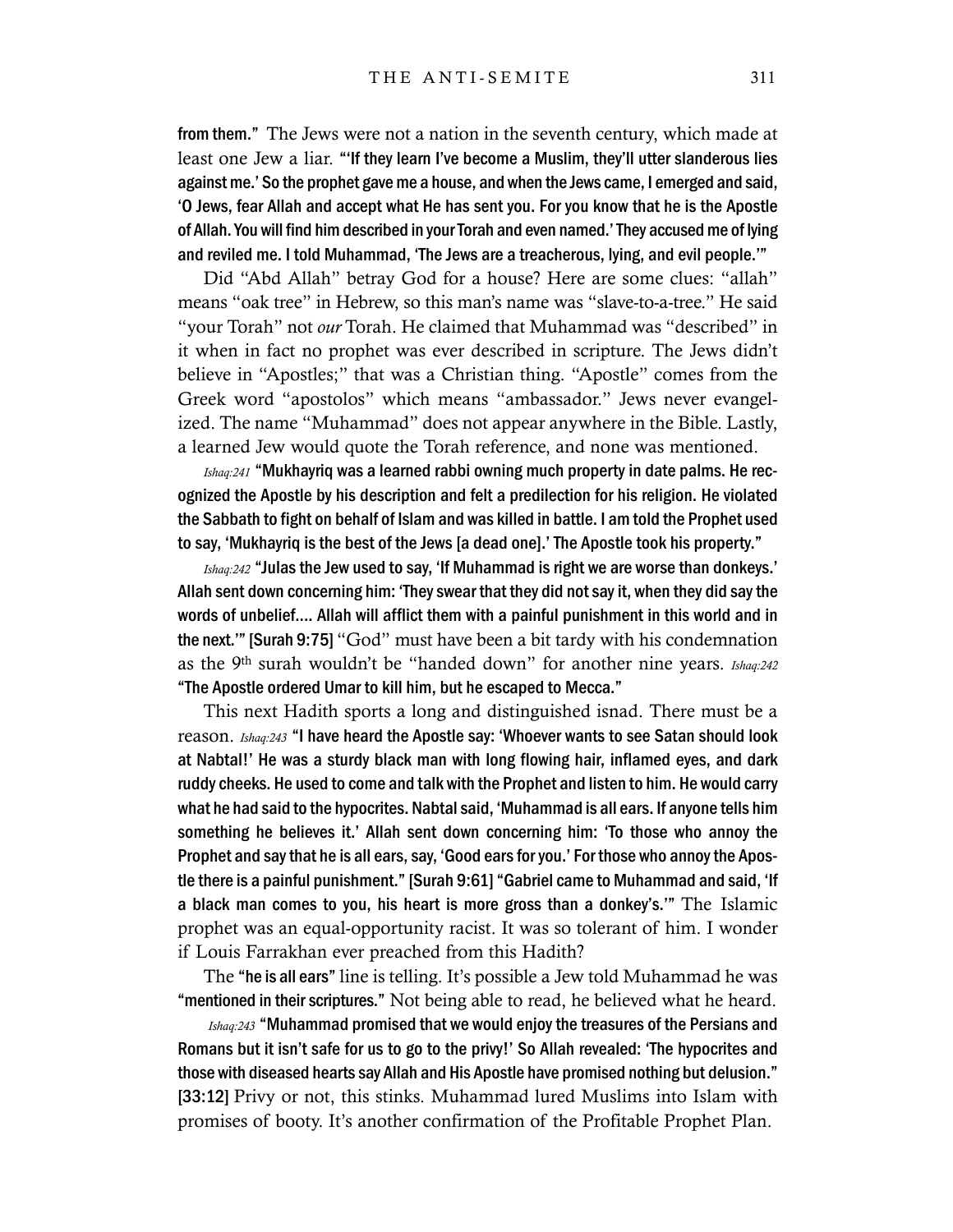Ishaq and Tabari disagree as to when this conversation occurred and when the charge was leveled. While I agree with the Historian's timing, the message is really all that matters so I'm going to cover these Hadith as they arise in both chronologies. *Ishaq:244* "Hatib was a sturdy man steeped in paganism. Yazid, his son, was one of the best Muslims when he was disabled by wounds. At the point of death, Muslims said, 'Rejoice, son of Hatib, in the thought of Paradise!' Then his father's hypocrisy showed it self. He said, 'Humph! It is a Garden of Rue. You have sent my son to his death by your deception.' Concerning him, Allah said: 'Argue not on behalf of those who deceive themselves. Allah does not love a sinful deceiver.'" [4:107] I am bereaved of words.

Muhammad was not. *Ishaq:245* "The Apostle used to say, 'He belongs to the people of Hell.' Yet he had fought valiantly and killed many polytheists. So when he became severely wounded Muslims said, 'Cheer up, you have done gallantly and your sufferings have been for Allah's sake.' "Why should I cheer up? I fought to protect my people.' When the pain of his wounds became unbearable he took an arrow from his quiver, slit his wrist and committed suicide. He was suspected of hypocrisy and love of Jews. This poem was written of him: 'Who will tell him that by cutting his vein he won't be glorified in Islam? Do you love Jews and their religion, you liver-hearted ass, and not Muhammad? Their religion will never march with ours.'" With each new line, Muhammad's heart grew darker and his spirit became more aligned with Lucifer's. His reactions to the boy's death and his father's suffering were perverse. And he was responsible. He had deceived him. And while that's bad, consider the damage done to Islam. The Torah and Qur'an were supposed to be the same. Islam was supposed to be uncorrupted Judaism; but now: "Their religion will never march with ours."

*Ishaq:245* "I have heard that Julas the Jew used to make false professions of Islam. So Allah sent down: 'Satan wishes to lead them astray.'" [Surah 4:63] Yes, he does.

This is one of many verses Allah uses to coax young Muslim boys into becoming terrorists. *Ishaq:245* "O Muhammad, give me permission to stay at home and don't tempt me to fight.' So Allah sent down: 'Of him who says, "Give me leave to stay home and tempt me not," surely it is into temptation they have fallen and Hell encompasses them.'" [9:49] The Qur'an says that peaceful Muslims who refuse the temptation of booty for fighting jihad in Allah's Cause will be roasted in hell.

*Ishaq:246* "The surah of the Hypocrites came down because some men sent secret messages to the Nadir Jews when the Apostle besieged them. So Allah sent down, "Have you not considered the Hypocrites who say to their brethren, the People of the Book [Jews], 'We shall never obey anyone against you. If you are attacked [by the Muslims] and driven out we will help you. Allah bears witness that they are liars. Like Satan when he says to men, "Disbelieve."' [59:11] This surah goes on to say: *059.014* "They are a divided people devoid of sense. There is a grievous punishment awaiting them. Satan tells them not to believe so both of them will end up in Hell." Other Hadith say this surah was handed down regarding the expulsion of the Qaynuqa Jews, and the confiscation of their property, rather than the Nadir.

The 59th surah, called "Confrontation," was one of many anti-Semitic rants.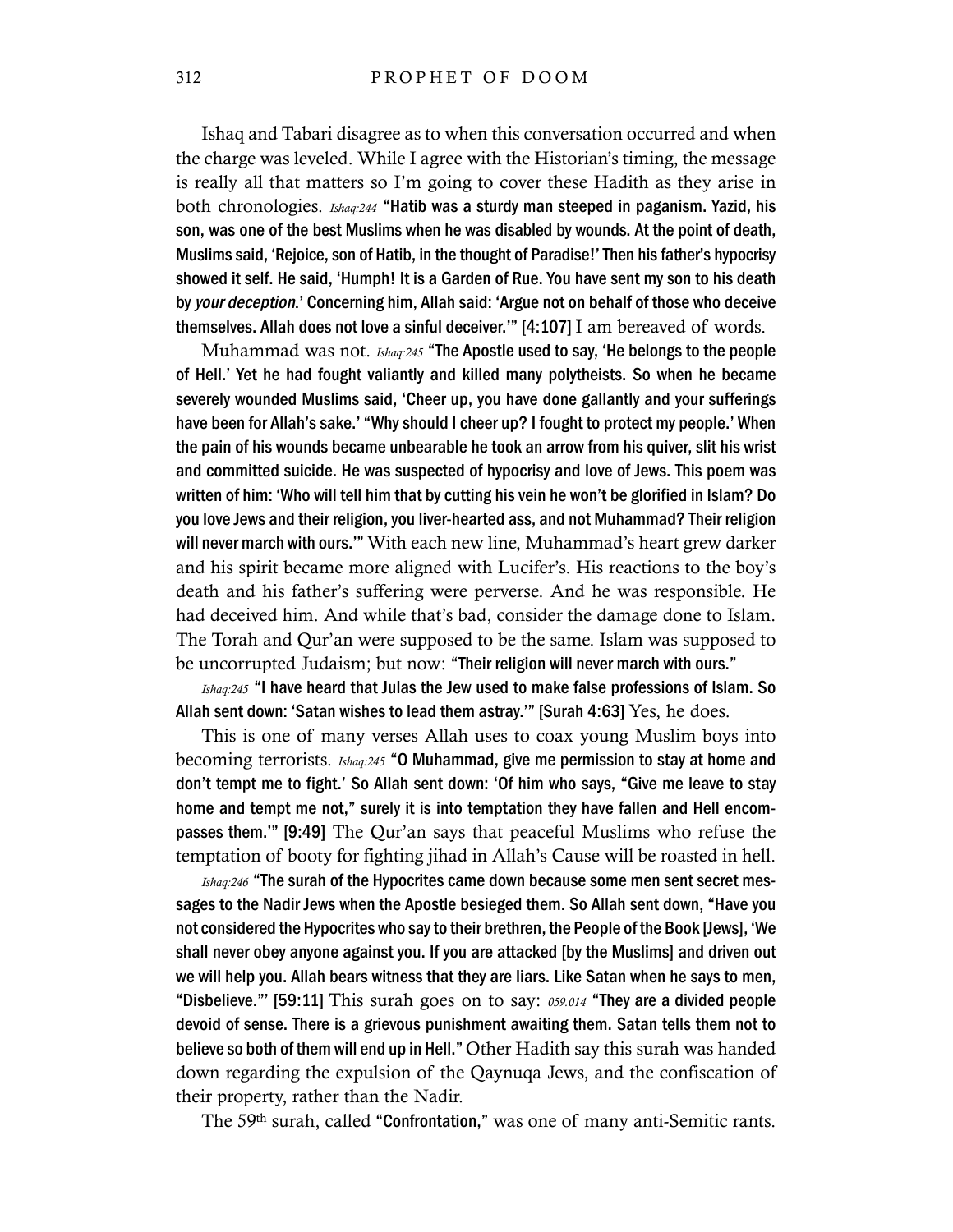Highlights include: *059.002* "It was He [Allah] who drove the [Jewish] People of the Book from their [Medina] homes and into exile. They refused to believe. You did not think that they would go away. And they imagined that their settlement would protect them against Allah. But Allah's [actually Muhammad's] (torment) came at them from where they did not suspect and terrorized them. Their homes were destroyed. So learn a lesson O men who have eyes. This is My warning. Had Allah not decreed the expulsion of the Jews, banishing them into the desert, He would certainly have punished them in this world, and in the next they shall taste the torment of Hell Fire."

Why, you may wonder, were the Jews terrorized? Why were their homes stolen and destroyed? Why were Jewish families pushed into the desert to die? Why does Allah want to abuse them? *059.004* "That is because they resisted Allah and opposed His Messenger. If any one resists Allah, verily Allah is severe in Punishment, stern in reprisal." *059.006* "What Allah gave as booty to His Messenger He has taken away from them. For this you made no raid. Allah gives His Messenger Lordship over whomsoever He wills. Allah is Able to do all things. Whatever booty Allah has given to His Messenger and taken away from the [Jewish] people of the townships, belongs to Allah and to His Messenger.... So take what the Messenger assigns to you, and deny yourselves that which he withholds from you. Fear Allah; Allah is Severe in Punishment." Someone may have spoken more demented words than these but surely none ever attributed them to "God." To call Muhammad an anti-Semitic psychopath is too kind.

Three of Muhammad's greatest flaws were included in his racist rant. He was greedy. He wanted the entire spoil for himself. Muhammad had his god say that the Muslim militants who besieged the Jewish settlement weren't entitled to anything. A blockade, according to the dark spirit, was less deserving of booty than a terrorist raid. Muhammad was abusive. When the Jews wouldn't submit to *his* authority, and crown *him* Messiah, he starved a thousand families into submission. He stole their homes, property, businesses, and money. He threw them into the desert to die. Muhammad was also delusional. Having had his mercenaries blockade the township, the prophet said that it was really his *god* who had terrorized them. Then, he assuaged his guilt by saying that had he *not* cast the Jews out and stolen their homes his spirit buddy would have dealt them an even more vicious blow.

For emphasis, I edited the means to this madness out of the passage. Muhammad bribed his mercenaries. He stole to acquire and motivate raiders. He literally bought their loyalty. Check out what followed the ellipsis in the verse:"Whatever booty Allah has given to His Messenger and taken away from the people of the townships belongs to Allah and to His Messenger [....] for near relations (of Muhammad) [his family and wives], the orphans [himself and the children of his dead raiders], and the needy wayfarers [his Meccan loyalists]." In later Hadiths, Muhammad will admit using spoils to buy loyalty. While the mercenary nature of the first Muslims is strongly implied here, it will become blatantly obvious with time.

One last note before we return to Ishaq's narrative. What was Allah going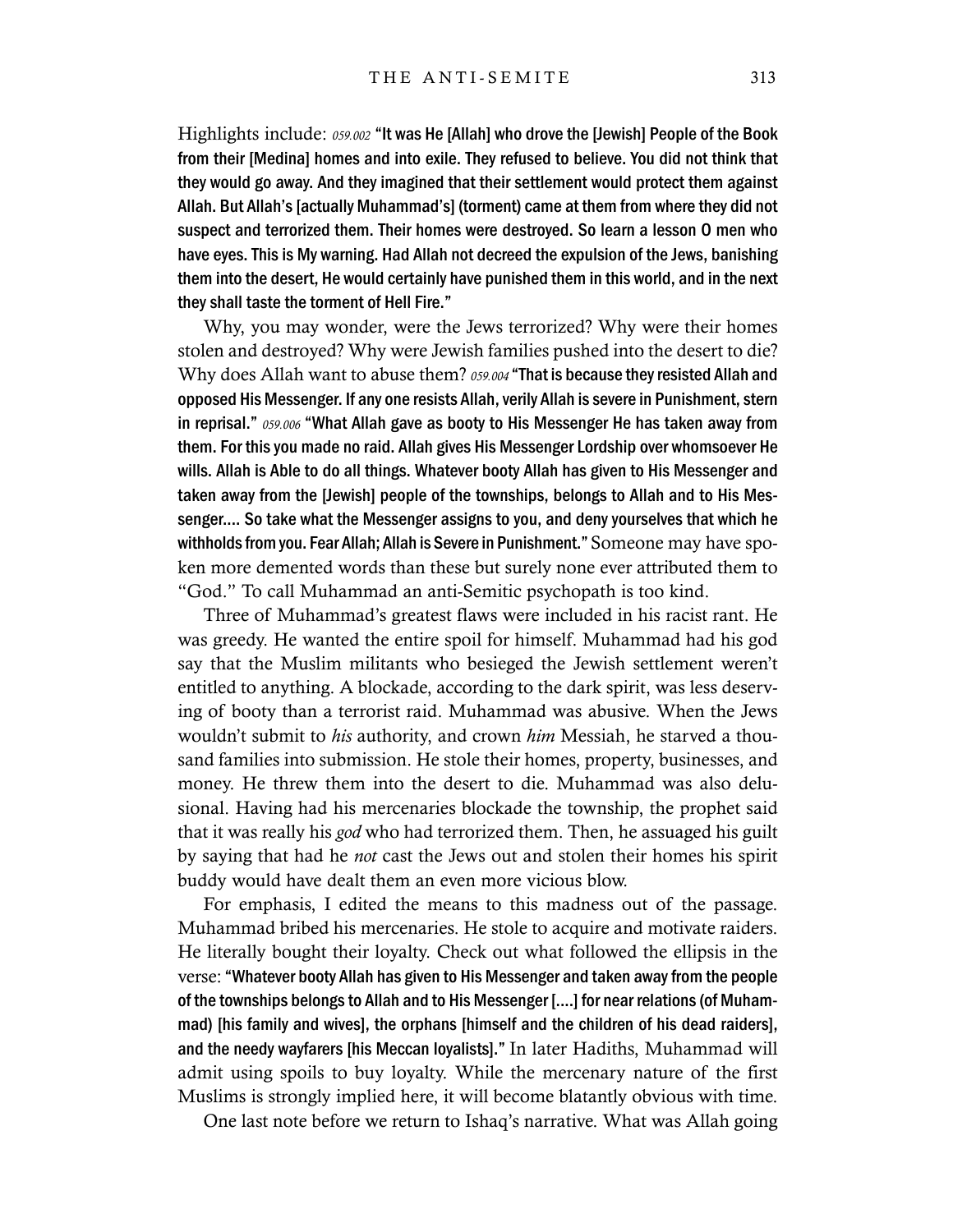to do with the stolen property? Did Muhammad throw booty toward the Ka'aba and ask Allah to grab whatever he wanted? Or was this all a ruse?

Ishaq attempts to prove that the profiteer was a prophet too. *Ishaq:246* "Jewish rabbis who took refuge in Islam hypocritically, said one day after Muhammad's camel had wondered off, 'He alleges that revelations come to him from heaven yet he doesn't even know where his camel is.' When the Apostle heard what this enemy of Allah said, Allah told him where his camel was. 'It's in such-in-such a glen.' Surely it was in that very spot."

One day the wind blew: *Ishaq:246* "The Prophet said, 'Don't be afraid; the wind is blowing because a great unbeliever is dead.' When he got back to Medina he found that a hypocrite had died the day the wind blew."

The prophet's preaching must have been as uninspired as his scripture because: *Ishaq:246* "These Hypocrites used to assemble in the mosque and listen to the stories of the Muslims and laugh and scoff at their religion. So Muhammad ordered that they should be ejected. They were thrown out with great violence. Abu went to Amr, who was a custodian of the gods. He took his foot and dragged him out of the mosque. Another Muslim slapped a man's face while dragging him forcefully. 'Keep out of the Apostle's mosque, you Hypocrite,' he said. Another was punched in the chest and knocked down. One was pulled violently by his hair. 'Don't come near the Apostle's mosque again for you are unclean.' The first hundred verses of the Cow surah came down in reference to these Jewish rabbis and Hypocrites." Fundamental Islam at its best.

The Hadith goes on to explain the purpose of the religion: *Ishaq:247* "It is a guide for those who fear Allah's punishment. It is for those who believe in the unseen, perform prostrations, share what Allah provides with the Apostle, and pay the zakat tax expecting a reward." Then speaking of the Jews, Muhammad claims his "god" said: *Ishaq:248* "Allah has sealed their hearts and their hearing, blinding them so that they will never find guidance. And that is because they have declared you a liar and they do not believe in what has come down from their Lord to you even though they believe in all that came down before you. For opposing you they will have an awful punishment." According to Muhammad, the reason the Jews rejected him had nothing to do with his hypocrisy, his acting like a pirate while pretending to be a prophet. It had nothing to do with the demented nature of his scripture. Their denial was a miracle from "god." How's that for delusional?

Healing the sick wasn't part of Allah's repertoire: *Ishaq:248* "Allah increases their sickness. A tormented doom awaits the Jews." The terrorist spirit known as: "Allah said, 'They are mischief makers. They are fools. The Jews deny the truth and contradict what the Apostle has brought.' Allah said, 'I will mock them and let them continue to wander blindly.'" Muhammad was personally guilty of everything he falsely attributed to the Jews. As a terrorist raider, he was a "mischief maker." He was a "fool denying truth." And it was Muhammad who "contradicted" the Torah, twisting Hebrew scripture to serve his interests.

Arabs and Jews alike were openly doubting the prophet's preposterous claims: *Ishaq:249* "The Apostle calls you to the truth about which there is no doubt. And if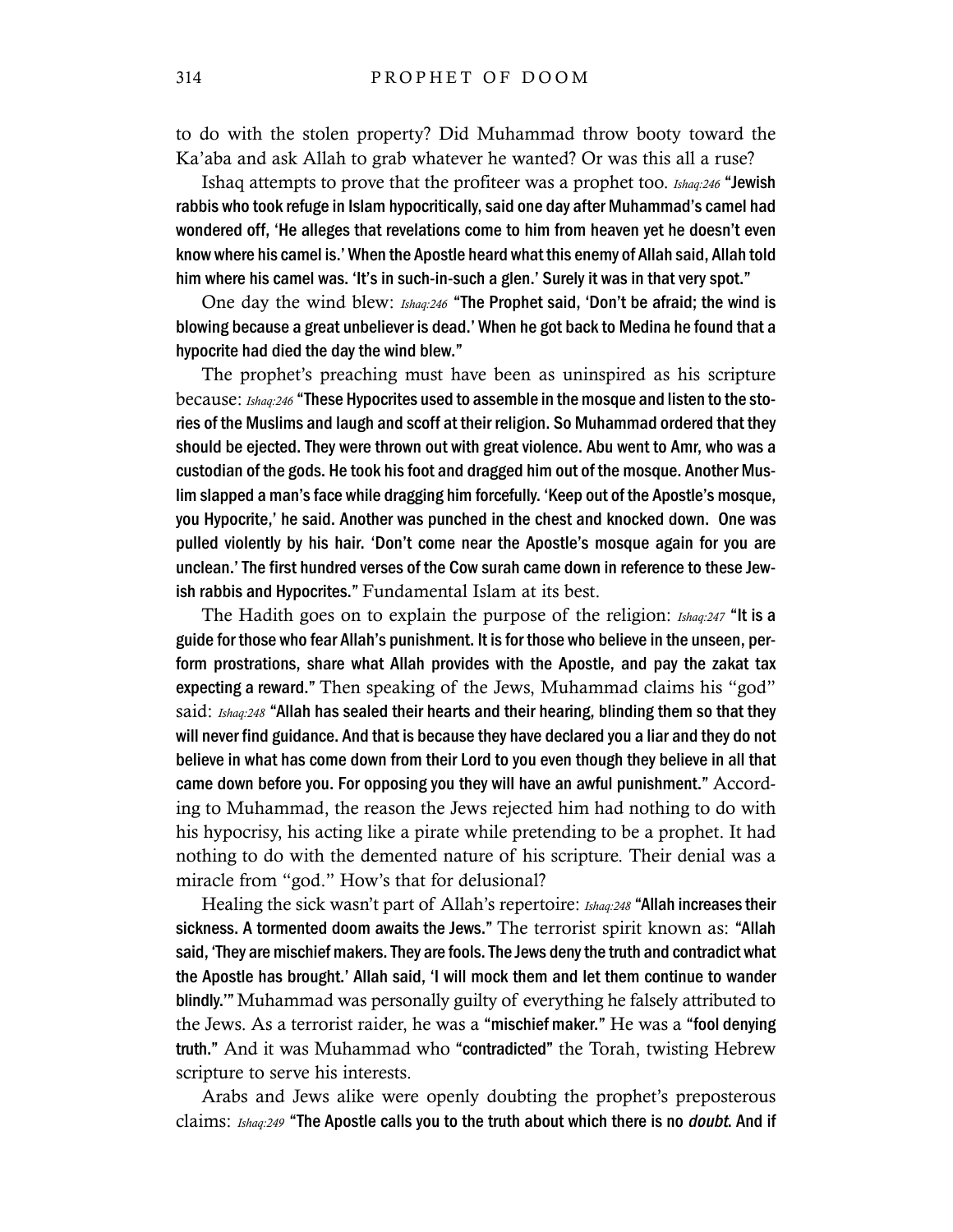you are in *doubt* about what We have sent down to him or in *doubt* about what he says, then produce a surah like it and summon witnesses other than Allah. But you won't because you can't, for the truth is beyond *doubt*. Fear Hell, whose fuel is men and stones prepared for the infidels.'" Posturing, propaganda, and threats are standard rhetoric for despots everywhere. Most are more credible than Muhammad, however.

Inviting Jews to Islam, the prophet preached: *Ishaq:250* "Stand in awe of Me lest I bring down on you what I brought down on your fathers. The vengeance that you know of, the bestial transformation and the like." Turning Jews into apes and swine was Allah perverse rendition of bestiality.

"Believe in what I have sent down, confirming what you already have. Be not the first to disbelieve it." [Qur'an 2:41] The Jews weren't in a race. They were just in the wrong place at the wrong time. It's ironic in a way. Had the Jews not been in Yathrib, Islam would never have survived. Without the money Muhammad confiscated by stealing Jewish homes, property, and businesses, and selling Jewish women and children into slavery, he wouldn't have been able to bribe enough militants to conquer the merchants of Mecca, much less the whole Middle East. Without the scripture he bought from the Yathrib Jews, Muhammad wouldn't have had enough religious material to make the Qur'an appear believable. Void of bastardized Bible stories, Islam's holy book is little more than hellish threats, lewd enticements, racist rants, and a call to war.

*Ishaq:250* "Fear Me and do not mingle truth with falsehood or hide the truth which you know. Do not conceal the knowledge which you have about My Messenger. You recognize what he has brought to you because you find it with you in the books that are in your hands. You are readers of scripture. Why do you forbid men to believe in the prophecy you have and in the covenant of the Torah. You must pronounce My Apostle to be true." [Qur'an 2:40] Give a dishonest man enough rope and he will eventually hang himself. Desperately trying to establish his own credibility, Muhammad destroyed the last bastion of Allah's. The line, "you will find it with you in the books that are in your hands," says that the Torah of the seventh century A.D. confirmed Muhammad's Islam. It contained "prophecy" pointing to him. Its "covenant" was what "he brought." According to Allah, the Torah proclaimed the "Apostle was true." But nothing could be further from true. The Masoretic text of Muhammad's day matches today's Torah—verbatim. Read it and weep. Sorry pal, you're dead.

To demonstrate just how feeble Muhammad's mental prowess really was, I present the Sira's next paragraph: *Ishaq:250* "Allah said to them, 'Enter the gate with prostrations and say, 'Hitta.' Say what I command you. But they changed that word making a mockery of His command. With regard to their changing that word, the Apostle said according to someone above suspicion: 'They entered the gate they were ordered to enter with prostrations in a crowd saying, 'Wheat is in the barley.'" Yep, the Torah that just anointed Messiahship on the Arab prophet was corrupt. The Jews had edited out the Arabic word "Hitta" from their scriptures, making a mockery of Allah's commands. Unfortunately, the Arabic word wouldn't come to have a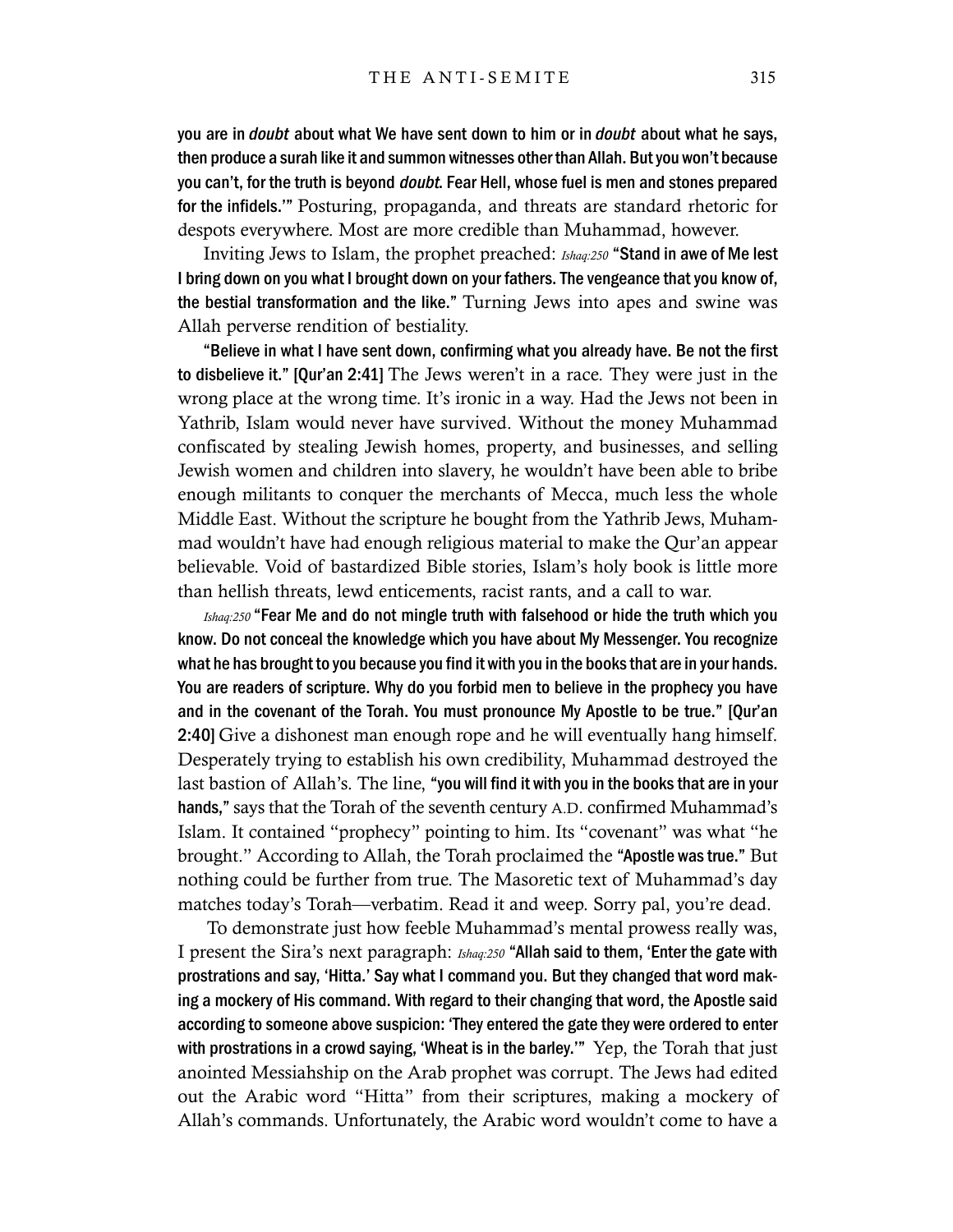written form for 2000 years. Yet we're told it was edited out of written scripture. If you're curious, "Hitta" means "unloading." It's nonsensical. And "barley and wheat" were associated with the Meccans and their idol Manat (Ishaq:39), not Yahweh and the Jews. Muhammad was as dumb as the rock he called "god." You can fix a lot of things but you can't fix stupid.

The paragraph goes on to report: *Ishaq:250* "Allah raised the mountain above the Jews so that they might receive what was brought to them; and the bestial transformation occurred when Allah turned Jews into apes." [Qur'an 2:65] A billion souls believe this beast of a man was a prophet. Sadly, they don't know his spirit was Satanic.

I am certain the Yathrib Jews told him that his Five Pillars conflicted with Yahweh's Ten Commandments. So the prophet who insisted his brand-new Islam confirmed 2000-year-old Judaism said, *Ishaq:251* "Moses commanded them to prostrate themselves and his Lord spoke to him and they heard His voice giving them commands and prohibitions so that they understood what they heard. But when Moses went back to the Jews a party of them changed the Commandments they had been given." [Qur'an 2:75] As you might expect, Muhammad didn't bother explaining what the Commandments originally proclaimed, which of the ten the "party" changed, how they corrupted them, why they bothered, or even how they could have gotten away with the most monumental edit of all time.

Muhammad was certain his name and description were plastered throughout the Torah. He actually "believed" (if we can trust him) the "Covenant" between the Jews and Yahweh pertained to him. His arguments were equal parts delusional and egotistical. The following conversation allegedly occurred between Muhammad's "god" and the Yathrib Jews: *Ishaq:252* "Have you no understanding? Why do you maintain that he is not a prophet since you know that Allah has made a Covenant with you that you should follow him? While he tells you that he is the prophet whom you are expecting, and that you will find him in Our book, you oppose him and do not recognize him. You reject his prophethood on mere opinion." [Qur'an 2:77] If this is true; if Allah spoke to the Yathrib Jews, why didn't he speak to the Muslims? And since Allah alleges that he wrote the Torah, why didn't he tell the Jews where to look for descriptions of his Arab prophet? All this verse actually proves is that Muhammad claimed to be the Messiah.

The next Hadith explains how Muhammad came to speak about Yahweh's 7,000-year plan. *Ishaq:252* "The Apostle came to Medina when the Jews were saying the world would last 7,000 years and that God would only punish men in hell one day for every thousand. Allah sent down: 'And they say, "The fire will not touch us except for a few days"... so they became the people of hell where they will live forever.'" [2:80] Like everything Muhammad stole from the Bible, he was right up to his point of departure. By putting Yahweh's prophetic calendar together, one discovers that seven distinct one thousand-year periods follow the fall of Adam. There is no reference to hellish days, however, and Muhammad misdated himself in the mix, wrongly predicting that the world would end in the year 1110 A.D. Since our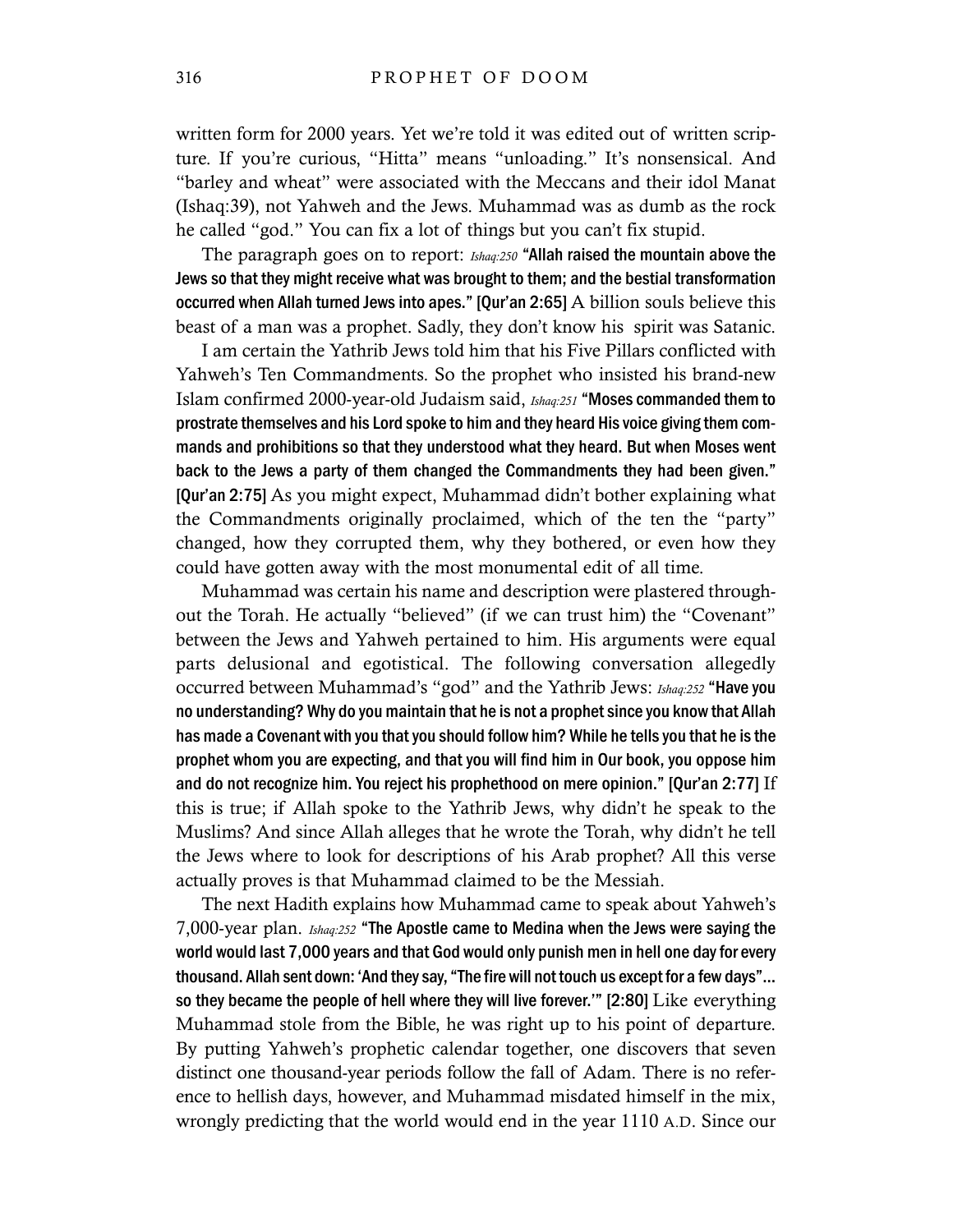current calendar is as pagan as Islam's, I cannot pinpoint where we are in this chronology, but there is considerable reason to believe that the sixth one thousand-year period will end during the Feast of the Tabernacles in 2033 A.D., following seven years of extreme tribulation at the hands of Satan and Islam.

Showing that Allah didn't know the difference between a covenant and a commandment, Muhammad claims he said: *Ishaq:252* "We made a covenant with the Children of Israel, which is your covenant. Worship none but Allah, show kindness to parents, near relatives, and orphans. Speak kindly to men, establish obligatory prayer, and pay the zakat." [2:80] The Bible speaks of seven Covenants. They are agreements, not commandments. Some are unilateral, including the one Islam claims to be modeled after—the Covenant with Abraham. In it, Yahweh made promises but asked for nothing in return. The New Covenant, first presented by Jeremiah and fulfilled by Yahshua, is also unilateral. Yahweh promises salvation, eternity with him; all we can do is accept his gift.

Islam's Five Pillars which are hinted at here, are commandments, not agreements. Allah makes no promises. Further, there was never a "worship none but Allah," "speak kindly," "prostration prayer," or "zakat" tax agreement, covenant, or commandment in the Bible.

Projecting his faults on his opponents, in this case the Jews—speaking unkindly of them and killing their parents—was something Muhammad did with great regularity. He would soon violate all of these commandments he had wrongly called covenants. Although we are still in the same paragraph, it appears that Allah is now speaking to the Jews: *Ishaq:253* "When we made a covenant with you, saying 'Shed not your blood and do not turn people out of their dwellings,' you ratified it. Yet you take prisoners and ransom them and expel people although it is forbidden in your religion.... Allah cursed them for their unbelief. When a scripture comes to them from Allah confirming what they already have, they deny it. Allah's curse is on them." [2:82] The Jews did none of these things. Muhammad did them all.

The following Hadith is one of many that show Muhammad tried to pass himself off as the Messiah. *Ishaq:254* "In the pagan era the Jews were scripture folk and we were pagans. They used to say, 'Soon a prophet will be sent whom we shall follow.' When Allah sent his Apostle from the Quraysh and we followed him they denied him. Allah revealed, 'When there comes to him one they recognize, they deny him. They are wretched, so Allah cursed them, and He will give them a shameful punishment.' The double anger is His wrath because they have disregarded the Torah and anger because they disbelieved in this Prophet whom Allah has sent to them." [2:89] The false prophet was as similar to the Anti-Christ, and as dissimilar to the Messiah as any man who has ever lived.

There is nothing Muhammad wanted more than for the Jews to proclaim that he was the Messiah. And when they didn't (for a thousand obvious reasons), he turned his wrath on them: *Ishaq:254* "Long for death [Jews], if you are truthful. Pray that God will kill whichever one of us is the most false. The Jews refused the Prophet's dare." This is not only childish, it's damning. The point of contention was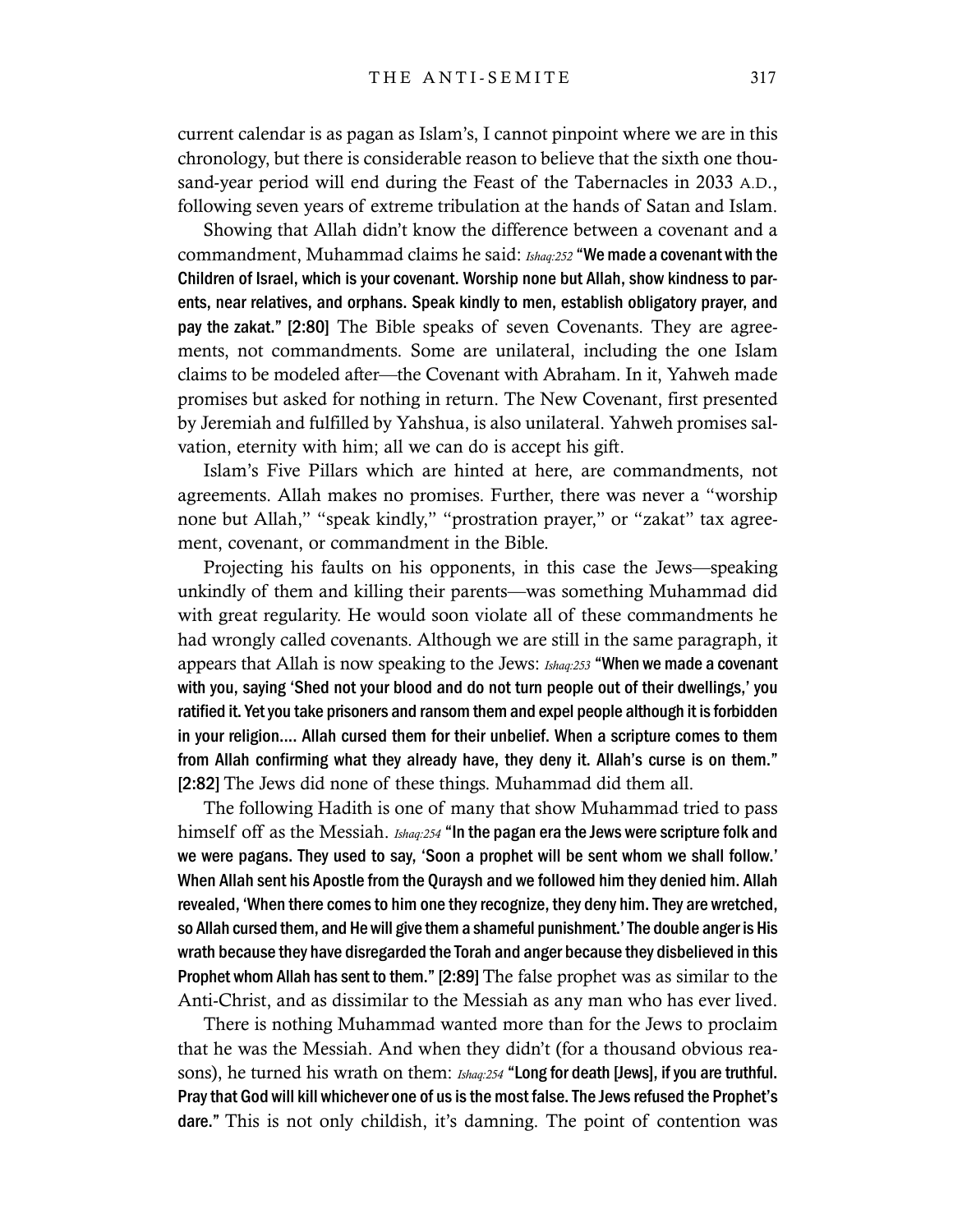whether Muhammad was the Messiah, or at least a prophet sent by God. The Jews (and the Bible) said, "No." Muhammad and his Qur'an said, "Yes." So he dared the Jews to have God kill the biggest liar.

"Allah said to His Prophet, 'They will never accept your dare because of their past deeds. But they recognize you from the knowledge they have. Yet they deny. Had they accepted your dare, not a single Jew would have remained alive on the earth." [2:94] Muhammad wanted the Jews to accept something he believed would have led to their annihilation. He wanted them wiped them out to the last—every Jew dead. So did his god.  $008.007$  "Allah wished to confirm the truth by His words, 'Wipe the Unbelievers out to the last.'" Genocide. The paragraph ends with: *Ishaq:254* "We will not remove a Jew from the punishment. The Jew knows the shameful thing that awaits him in the next life because he has wasted the knowledge he has." [2:96]

Tabari, Bukhari, and Ishaq all chronicle a variety of tests Jewish rabbis allegedly put Muhammad through to determine whether he was a prophet speaking on the authority of God as he claimed. They are dated to different times and include some repetitive material. While there is no chance these discussions occurred as they are reported, Muhammad's answers are revealing. *Ishaq:255* "Jewish rabbis came to the Apostle and asked him to answer four questions saying, 'If you do so we will follow you, testify to your truth, and believe in you.' They began, 'Why does a boy resemble his mother when the semen comes from the father?' Muhammad replied, 'Do you not know that a man's semen is white and thick and a woman's is yellow and thin? The likeness goes with that which comes to the top.' 'Agreed,' the rabbis proclaimed." First, only an imbecile would believe that Jewish rabbis, students of the Torah, would test a prophet's credentials in such a moronic fashion, much less concede he was right. Second, he was wrong. Third, this answer contradicts his earlier testimony in which he claimed that "likeness" was based upon who "discharged first."

Question: "Tell us about your sleep." Answer: "Do you not know that a sleep which you allege I do not have is when the eye sleeps but the heart is awake?" Question: "Tell us about what Israel [Jacob] voluntarily forbade himself." Answer: "Do you not know that the food he loved best was the flesh and milk of camels or perhaps two lobes of liver, kidneys, and fat?" Question: "Tell us about the spirit." Answer: "'Do you not know that it is Gabriel, he who comes to me?' 'Agreed,' the rabbis said. 'But Muhammad, your spirit is an enemy to us, an angel who comes only with violence and the shedding of blood, and were it not for that we would follow you." Anyone familiar with the Bible, and that would include these Jews, would have instantly recognized Muhammad's spirit as that of the fallen angel Lucifer. The description is a perfect fit.

Allah even speaks of Satan in the same paragraph. "So Allah sent down concerning them: 'When the Apostle comes to them from Allah confirming that which they have received in scripture, they put it behind their backs as if they did not know it. They follow that which Satan read concerning the kingdom of Solomon—sorcery.' One of the rabbis said, 'Don't you wonder at Muhammad? He alleges that Solomon was a prophet, and yet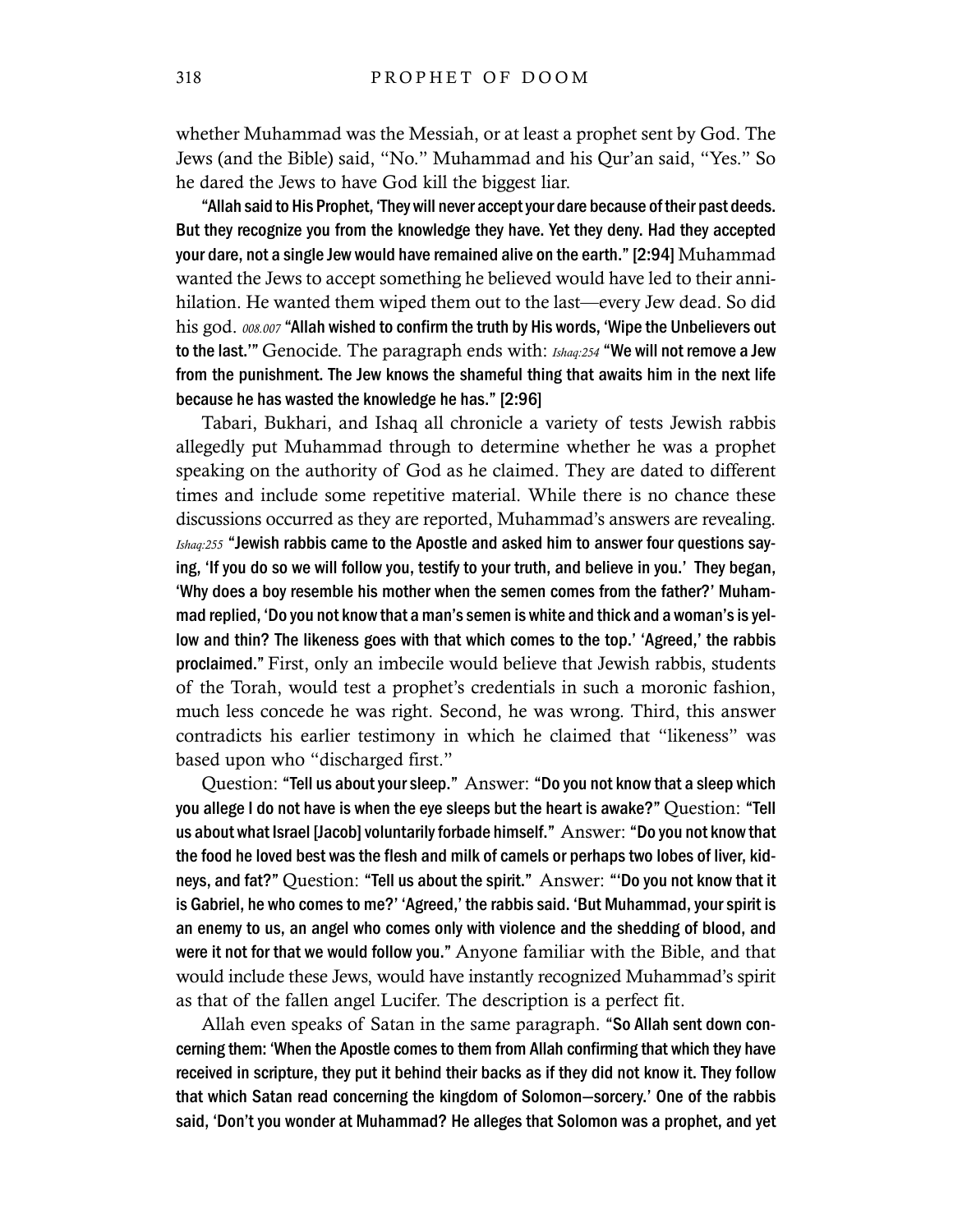he was nothing but a sorcerer.' So Allah sent down, 'Solomon did not disbelieve but Satan did, practicing sorcery.'" [Qur'an 2:101] According to Muhammad and Allah, the Jews read scriptures dictated by Satan. Since Allah claims he dictated the Jewish scriptures, we have been formally introduced.

*Ishaq:256* "The Apostle wrote a letter to the Jews of Khaybar [before he annihilated them]. In the name of Allah, Ar-Rahman, Ar-Rahim from Muhammad the Apostle of Allah, friend and brother of Moses who confirms what Moses brought [the Torah]. Allah says to you, 'O Scripture folk, and you will find it in your scripture "Muhammad is the Apostle of Allah. Those with him are severe against the unbelievers. You see them bowing, falling prostrate, seeking bounty, and acceptance. The mark of their prostrations is on their foreheads." That is their likeness in the Torah and in the Gospels.'" While the mark of the beast is in the Bible, it serves to prove that Islam is Satanic. As for finding "Muhammad is the Apostle of Allah. Those with him are severe against the unbelievers," written in the Torah and Gospels; I'll become a Muslim and worship Lucifer the moment someone shows me where.

The Hadith continues: *Ishaq:256* "Do you find in what He has sent down to you that you should believe in Muhammad? If you do not find that in your scripture then there is no compulsion upon you. 'The right path has been plainly distinguished from error' [2:257] so I call you to Allah and His Prophet." Somebody sold this sorry sack a bag of manure. But thankfully, since Muhammad cannot be found in my scripture, there is no compulsion for me, or anyone else, to serve Satan.

*Ishaq:256* "The Jews used to ask Muhammad questions which annoyed and confused him." *Ishaq:257* "Your situation seems obscure to us, Muhammad." And it remains so.

But team Islam was undeterred. *Ishaq:257* "'O Jews, fear Allah and submit, for you used to hope for the Messiah's help against the Arabs when we were pagans. You told us that he would be sent and then told us about him.' A Jew responded, 'Muhammad has not shown us anything we recognize as prophetic. He is not the one we spoke to you about.' So Allah revealed, 'We confirmed what they had, and We sent one they recognized, but they rejected him so We are cursing them.' The Jews replied, 'No Covenant was ever made with us about Muhammad.'" Then turning to face their tormentor, the Medina Jews said, "'Muhammad, you have not brought anything we recognize. And God has not sent down any sign or miracle suggesting that we should believe you.' So Allah said, 'We have sent down to you plain signs and only evildoers disbelieve them.'" The truth hurts. Neither prophet nor god knew how to respond to this scathing indictment.

*Ishaq:257* "The Jews told Allah's Messenger, 'Bring us a book. Bring us something down from heaven that we might read it.'" After all this whining and anti-Semitism, Muhammad still didn't have a book. Nothing had been written down, much less collated into scripture. Not only couldn't our boy find a prophecy pointing to himself, not only couldn't he perform a miracle, he couldn't even produce a book. But alas, he couldn't have read it if he had.

*Ishaq:258* "The Jews used to turn men away from Islam. So Allah said, 'The Scripture folk wish to make you unbelievers after you have believed. They are envious. But be indulgent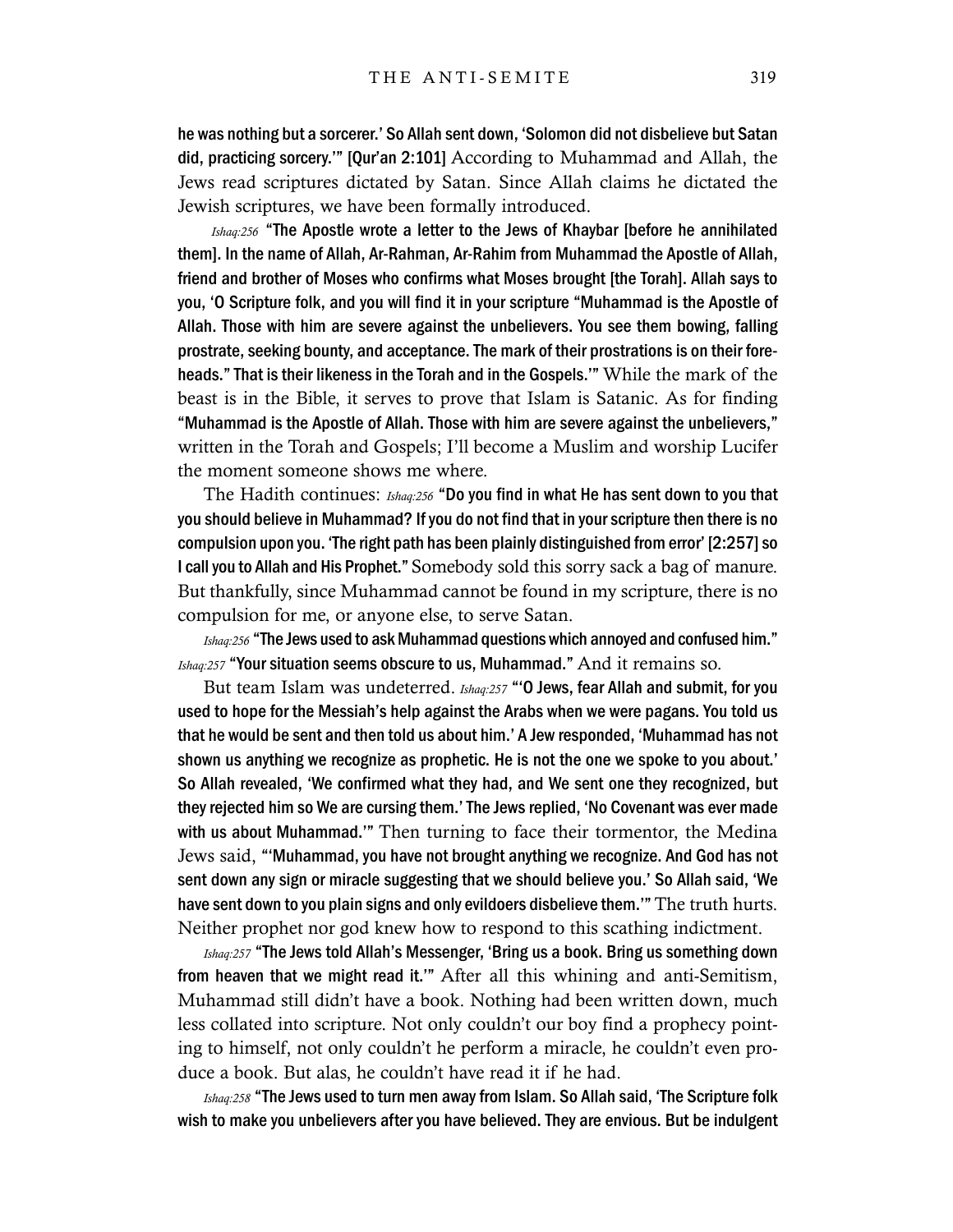until Allah gives you his orders [to rob them, rape them, sell them into slavery, and murder them.]" Which is precisely what he would order them to do. (Qur'an 33:25)

Muslims had this right, although not in the way they imagined: *Ishaq:262* "'To arms! To arms!' the Muslims said quarreling and boasting among themselves. When this reached the Prophet, he said, 'Muslims, will you act as pagans while I am with you?' They realized that their dissension was due to Satan and the guile of their enemy. Then they went off with the Apostle attentive and obedient."

Like Hitler after him, the anti-Semitic prophet wanted to be sure no one would befriend a Jew. He had plans for them. *Ishaq:262* "Some Muslims remained friends with the Jews, so Allah sent down a Qur'an forbidding them to take Jews as friends. From their mouths hatred has already shown itself and what they conceal is worse."

An enemy must be isolated and vilified to be conquered. So Muhammad said, "You believe in their Book [though you don't have a clue what it says] while they deny your book, so you have more right to hate them than they have to hate you."

*Ishaq:263* "Abu Bakr went into a Jewish school [there is no mention of him ever going into a Muslim school] and found many pupils gathered around Finhas, a learned rabbi. Bakr told the Jews to fear Allah and submit. He told them that they would find that Muhammad was an Apostle written in the Torah and Gospels." Muhammad's lead general was so unaware he told *Jews* to look for prophetic confirmation of Muhammad in the *Christian* Gospels. These boys were dumb. "Finhas replied, 'We are rich compared to Allah. We do not humble ourselves to Allah [read Satan]. He humbles himself to us. We are independent of him, while he needs us. Why does your god ask us to lend him money as your master pretends.' Bakr was enraged and hit Finhas hard in the face [for telling the truth]. Were it not for the treaty between us I would cut off your head, you enemy of Allah. So Allah [Satan] said, 'They will taste Our punishment of burning.'" [Qur'an 2:7,11,24, 27,39,81,85-90,96,104,114,119,126,162,165,174,196,201,206,211,217,257, & 275]

Muhammad's spirit hated Jews. *Ishaq:264* "Allah revealed concerning Finhas and the other rabbis: 'Allah issued orders to those who had received the Book [Torah]: 'You are to make it clear to men and not conceal it, yet they cast the Torah behind their backs and sold it for a small price. Wretched was their exchange. They will therefore receive a painful punishment.'" While the Qur'an complains about the Jews selling Muhammad Bible stories a dozen times, this is the most direct confession in the Hadith.

Next, Muhammad puts the caravan before the camel: *Ishaq:264* "The Torah confirms what Muhammad brought." Then: "Rifa'a, a notable Jew, spoke to the Apostle, twisting his tongue: 'Give us your attention, Muhammad, so that we can make you understand.' Then he attacked Islam and reviled it. So Allah sent down, 'Allah knows about your enemies. Some of the Jews change words from their contexts and say: "We hear and disobey," twisting their tongues and attacking the religion. But Allah cursed them.'" [Qur'an 2:59 & 4:47] One has to be ignorant or oblivious not to condemn this stuff.

*Ishaq:264* "The Jewish rabbis knew that Muhammad had brought them the truth, but they denied that they knew it. They were obstinate. So Allah revealed, 'People of the Book, believe in what we have sent down in confirmation of what you had been given before or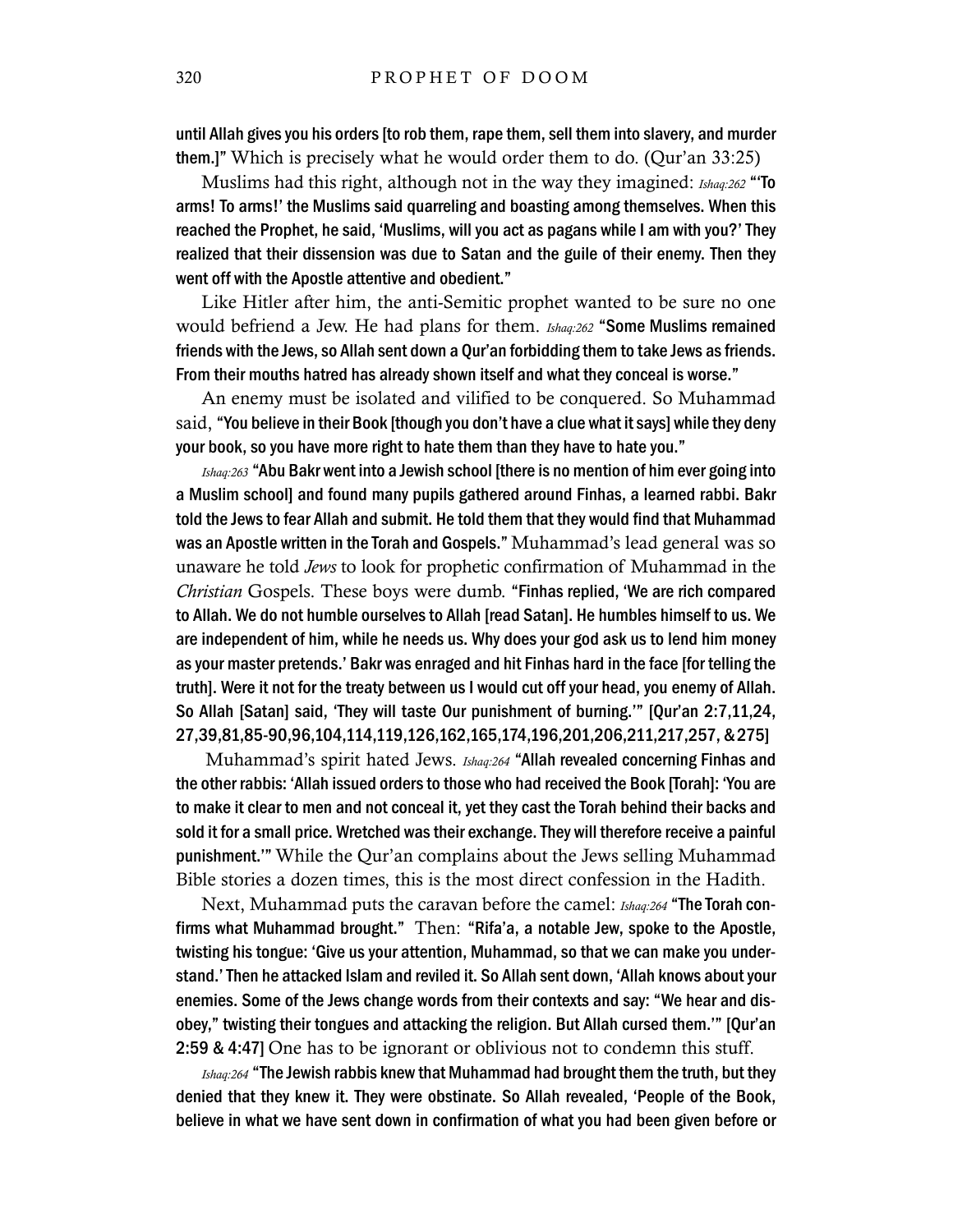We will efface your features and turn your face into your ass, cursing you." Allah was such a loving and nurturing spirit.

The Jews said: *Ishaq:269* "'Tell us when the Day of Doom will be, Muhammad, if you are a prophet as you say.' So Allah sent down, 'They will ask you about the hour when it will come to pass. Say, only my Lord knows of it. None but He will reveal it at its proper time. Say, 'Only Allah knows about it but most men do not know.'" In other words, neither Muhammad or Allah were prophets. And since the Mighty Mo claimed to be the last messenger, who was going to share Allah's big surprise? "'How can we follow you, Muhammad, when you have abandoned our Qiblah? And you do not allege that Uzayr [who knows?] is the son of God.' So Allah revealed, 'The Jews say that Uzayr is the son of God [no they don't] and the Christians say the Messiah is the son of God. That is what they say with their mouths, copying the speech of those who disbelieved in the earlier times. Allah fight them! How perverse are they?'" That's so stupid, I'm speechless.

Trying to reason with the man, the Jews said: *Ishaq:269* "'For our part we don't see how your Qur'an recitals are arranged anything like our Torah is.' [So Muhammad who couldn't read said,] 'you know quite well that the Qur'an is from Allah. You will find it written in the Torah which you have.'" Sorry, you won't find any mention of the Qur'an in any Torah. Not in the original from 1200 B.C., not from the Septuagint from 275 B.C., not in any of the Dead Sea Scrolls, dating from 250 B.C. to 70 A.D., not in the "Torah which they had" in 625 A.D., nor in one from 2003. Since the most important and oft repeated claim in Muhammad's prophetic career was false, Muhammad was a false prophet. It's as simple as that.

Yet the charlatans bragged: *Ishaq:269* "'If men and jinn [demons] came together to produce its like they could not.' Finhas said, 'Did men or jinn tell you this, Muhammad?' [The answer was yes to both, but he said,] 'You know full well that the Qur'an is from Allah and that I am the Apostle of Allah. You will find it written in the Torah you have.' The rabbi replied, 'When God sends a prophet, He provides for him, so bring us a book that is divinely inspired that we may read it and determine if you are telling the truth. We can produce our Book.'" Unable to produce so much as a single chapter, Muhammad and his god retreated to the state of denial, their most familiar territory. "So Allah revealed, concerning their words, 'Say, "Though men and jinn should meet to produce this Qur'an, they would not produce its like, even working together."'" Let's see if Allah is right.

The 2nd surah begins with a contradiction: *002.001* "Alif-Lam-Min. (These letters are a miracle of the Qur'an and only Allah knows what they mean.) This is the Book free of doubt, a guidance to those who ward off (evil), who believe in the Unknown, fulfill their devotional obligations, and pay (zakat) out of what We have provided." There is no doubt: these uninspired rantings have guided more evil than they have warded off.

Allah's "Book" is asking people to believe in the "Unknown." Unable to produce a miracle, prophecy, or even a sane depiction of God, Muhammad just gives up and says, "believe in the unknown." We're ninety-one surahs into the Qur'an, and what little is known about this spirit is demonic. He spends his days torturing unbelievers in hell, and he spends his nights leading believers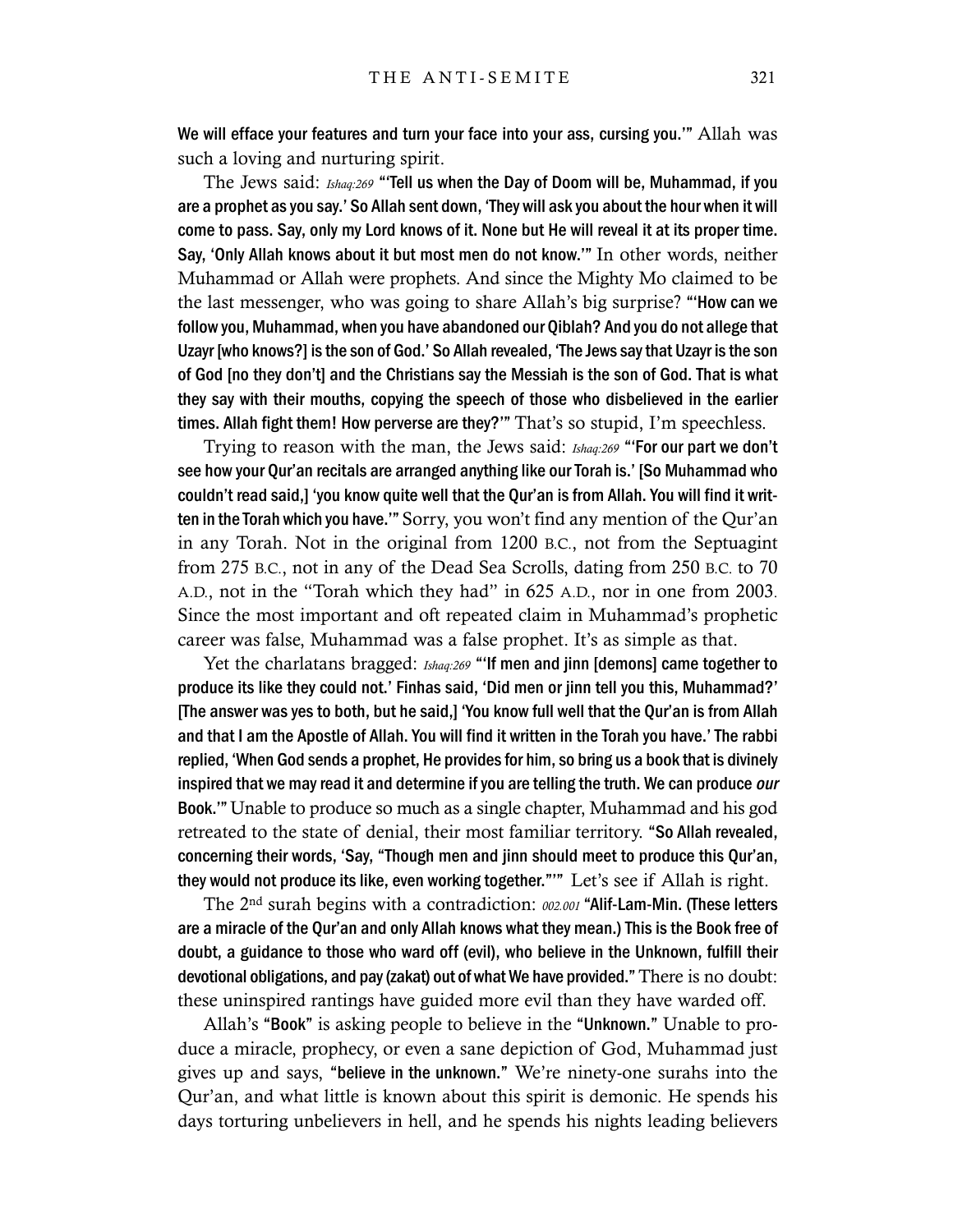astray. He supports immorality when it serves his prophet's interests, and he doesn't want his true identity to be known.

But the dark spirit wants to be worshiped. The passage defines Muslims as those who "fulfill their devotional obligations." Although this may sound pious, it's wrong too. Devotion and obligation are incompatible, mutually exclusive concepts. Devotion—love—requires choice. The lack of choice is Islam's greatest deficiency, as the word "obligation" suggests.

That brings us to the zakat, the tax imposed on all Muslims; it's one of the Five Pillars. Islam gives monetary confiscation a politically correct veneer by calling it charity, the giving of alms. But Muhammad used it exactly like politicians use taxes. At swordpoint, he took money from productive people so that he could bribe his unproductive supporters. It made Muhammad powerful and Muslims dependant. It's no different from the tactics Saddam Hussein used to ensure Baath Party loyalty.

*002.004* "Whoever believes in (the Qur'an and Sunnah) which has been sent down to you (Muhammad) and in that which was sent to those before your time (the Torah and Gospel), have the assurance of the Hereafter." Although there are a thousand reasons to discard the Qur'an, this is one of the best. Allah is taking credit for prior scripture, saying that it should also be believed. Since the Torah and Qur'an are irreconcilably different, the order is impossible. It's like telling someone to be a democratic capitalist and a totalitarian communist at the same time.

*002.006* "As for the disbelievers, it is the same whether you warn them or not; they will not believe. Allah has set a seal upon their hearts, upon their hearing, and a covering over their eyes. There is a great torment for them." It's another Islamic first: a spirit so perverse, so evil, he precludes people from knowing him. And he does it so that he can torture them. The concept is demonic; the words are Satanic.

The next thirteen verses rekindle the never-ending argument; only this time the victims are Jews, not Arabs. *002.009* "They deceive Allah and those who believe, but they only deceive themselves, and realize (it) not! In their hearts is a disease; and Allah has increased their disease. Grievous is the painful doom they (incur) because they (lie)." Only in Islam could man deceive God. But that's child's play compared to a god who calls men diseased, and then, rather than curing them, makes them sicker. The Qur'an begins as badly as it ends.

*002.011* "When it is said to them: 'Make not mischief on the earth,' they say: 'We are peacemakers only.'" Propagandists and political strategists know that the most effective deception is one that projects a doctrine's or a candidate's faults onto their rivals. That is precisely what is being done here. The "mischief makers" are Muslims, not Jews. As proof, the Jews were tending to their businesses while the Muslims were out pirating. But it is the last line that haunts us today. In the face of worldwide Islamic terror, Muslims say, "We are peacemakers only." And we believe them. Shame on us.

Still attacking Jews, the Qur'an says: "They are mischief-mongers, but they realize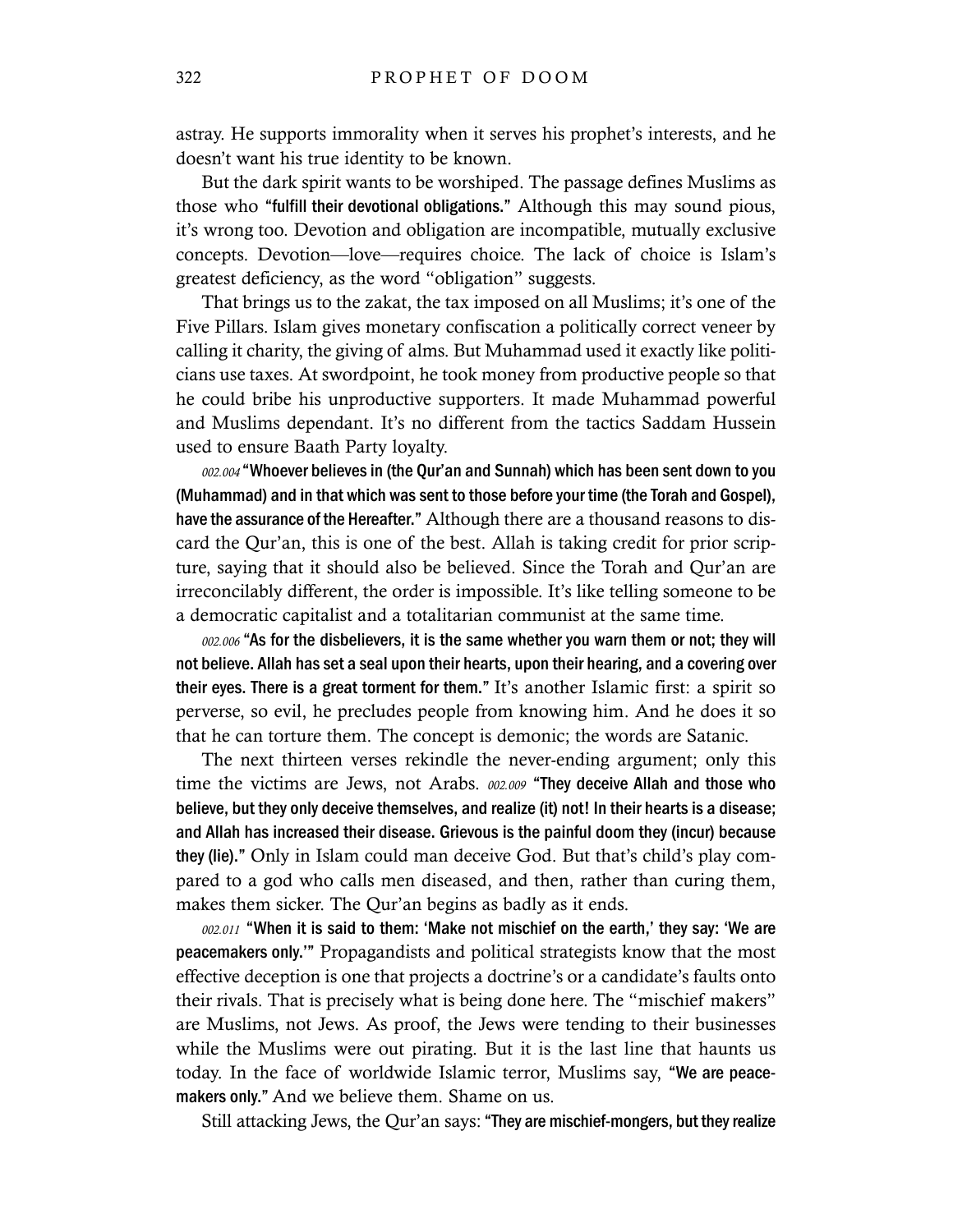not. When it is said to them: 'Believe as the others believe:' They say: 'Shall we believe as the fools?' Nay, surely they are the fools, but they know not. When they meet the faithful, they say: 'We believe;' but when they are alone with the devils, they say: 'We are really with you: We (were) only mocking.'" Obviously, it didn't take the Jews long to assess the merits of Islam. Knowing who God *is* helped them recognize who He was *not*. And therein lies our problem. We have lost sight of Yahweh, having separated ourselves from him. Most don't even know his name, much less his character and plan. Not knowing Yahweh makes Lucifer more deceptive.

For example, this is Lucifer speaking, not God: *002.015* "Allah mocks them, paying them back, increasing their wrong-doing so they wander blindly."

Then the Devil says: "These are they who have bartered guidance for error, and have gained nothing from the deal." Another translation reads: "These are they who purchase error at the price of guidance, so their bargain shall bring no gain." This is Allah's first attempt at condemning Jews for selling (not giving) their oral traditions to Muhammad. He is inferring that his bastardized accounts, the ones twisted to make his immoral behavior look divine, are true guidance while the originals are erroneous. Remember, people believed Hitler's lies too—lies that were indistinguishable from Islam. Working for the same master, they were equally seductive, racist, demonic, and destructive.

*002.017* "They are like one who kindled a fire; when it burned around him, Allah took away their light and left them in darkness so they could not see. They are deaf, dumb, and blind, so they return not. Or like a storm with darkness, thunder and lightning. They thrust their fingers in their ears for fear of death. But Allah surrounds the disbelievers. The lightning snatches away their eyes; when darkness covers them, they stand still; and if Allah pleased He would take away their hearing too." Allah is harming men, not condemning doctrines. And the dark spirit is shown thwarting man's efforts to know him (which is probably a good thing).

After a series of "proofs" Allah says: *002.023* "If you are in doubt of what We have revealed to Our Votary, then bring a surah like this, and call any witnesses apart from Allah. But you cannot, as indeed you cannot guard yourselves against the Hell Fire whose fuel is men and rocks, which has been prepared for the infidels." Dr. Seuss writes better sonnets than this. They are original, instructive, nurturing, and chronological. So I call the Grinch to witness; he is no less real, and a lot less disturbed.

I am going to skip the debate between Allah, Adam, and Satan, as we have played the "can-you-name-the-animals" game before. It ends with a clever impersonation, however, with Adam playing Muhammad: *002.039* "Those who reject and deny Our Signs will be inmates of the Hell Fire and will abide there forever."

Proving that the Qur'an was as crazy as its god, the book that had just invested the better part of forty verses condemning Jews to hell, telling them that they were deaf, dumb, blind, diseased, and led astray, now says: *002.040* "O Children of Israel, remember the favors I bestowed on you. So keep My Covenant so that I fulfil your covenant. Fear Me. And believe in what I sent down, confirming and verifying the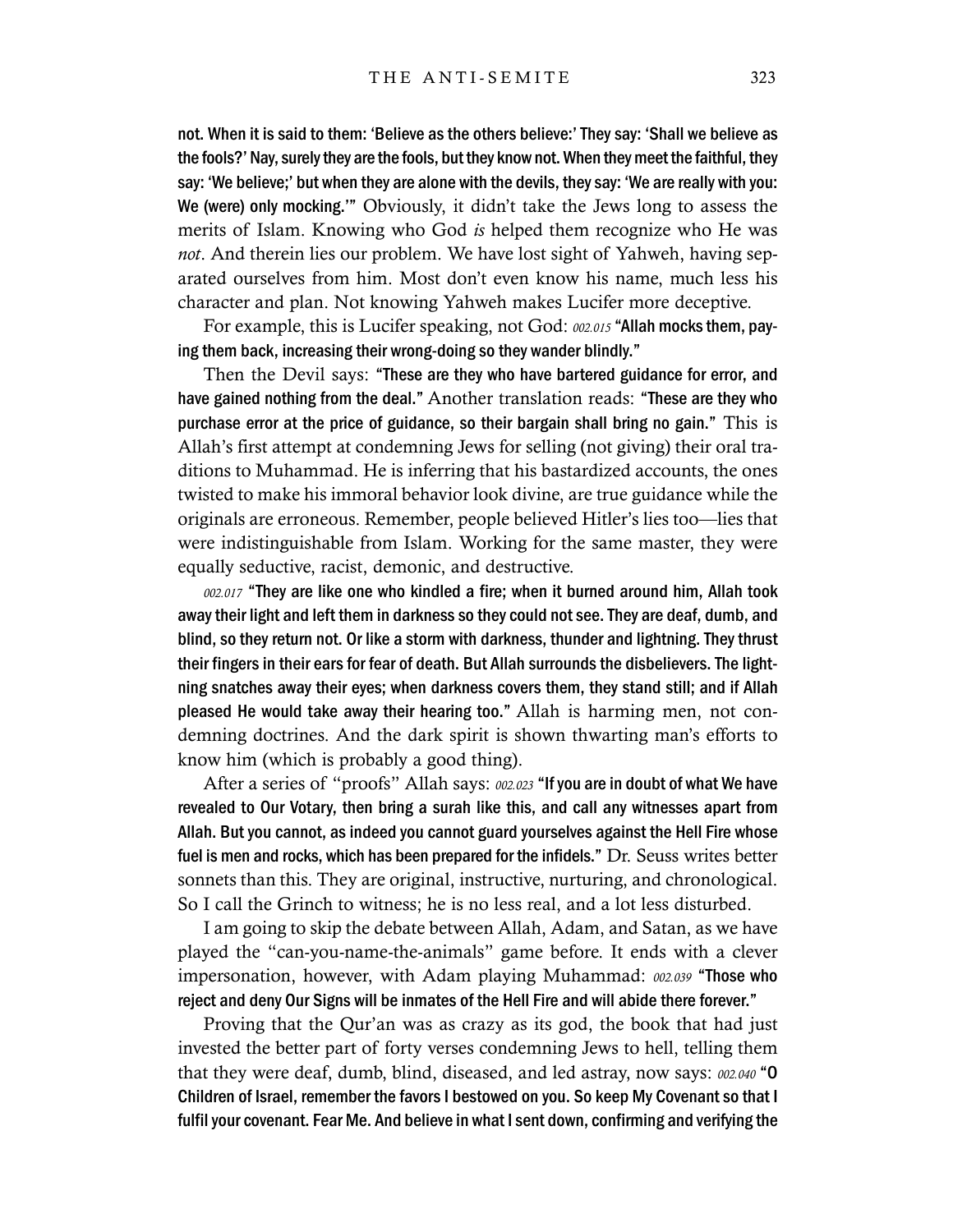Scripture which you possess already." This reconfirms that Islam is irrational. Q cannot verify or confirm B if Q condemns and contradicts B. Further, if B is true and Q opposes B, then Q must be false.

While an irrational god is a problem for Islam, there is a bigger issue. *002.041* "Be not the first to deny or sell My Verses for a small price; and fear Me, and Me alone." Another translation reads: "Part not with My Revelations for a trifling price (getting a small gain by selling My Verses)." The Qur'an just confirmed that Muhammad bought his "divine revelation" from the Jews. It wasn't "handed down," "deciphered from clanging bells," or "dictated by Gabriel." It was purchased in a business transaction.

*002.042* "Do not mix truth with falsehood, nor conceal the truth when you know." The truth is: all doctrines based upon fear and submission are bad. They are designed to empower the few so that they might fleece the many.

Almost three thousand years ago, the Jews substituted a powerful and nurturing relationship with Yahweh for a complex and stifling religion. The religion was good for cleric and king but devastating for the Jewish people, separating them from their land and God. The Catholic Church did the same thing, elevating rites and rituals above relationship. It was great for cleric and king but devastating for humankind. Likewise Islam offers nothing to men but the false hope of a twisted paradise. It uses fear to suppress and stupefy the masses, enriching and empowering imams and tyrants alike.

Islam, more than any doctrine conceived by man, uses mind-numbing ritual and senseless rites to manipulate and fleece the flock. Islamic prayer is not a conversation with God; it is a performance to be acted out. Islamic worship isn't heartfelt praise; it's mindless, obligatory, and repetitive. The Qur'an is not to be questioned or understood; it is to be obeyed. The Islamic "god" is "unknown" for a reason. He is repulsive.

Chairman Muhammad was ordering the Jews to capitulate to him. But they saw right through his act: *002.043* "Perform prayer; pay the zakat tax; bow down and prostrate yourself with Ar-Raki'un (the obedient bowers). You read, recite, and study the Scripture. Why don't you understand? [Why don't you capitulate?] Nay, seek [Islamic prostration] prayer: It is indeed hard, heavy, and exacting, except for those who obey in submission." In other words, "Become Muslims and subject yourselves to my obligations because I need to control you and I covet your money."

Allah, the god who said he turned Jews into "swine and apes," claims: *002.047* "Remember, Children of Israel, the favor which I bestowed on you, and made you exalted among the nations of the world, preferring you to men and jinn." But then: *002.059* "The [Jewish] transgressors changed and perverted the word from that which had been spoken to them to a word distorted; so We sent a plague upon them from heaven, for their evildoing." The god of "favors" "bestowed a plague from heaven." *Bukhari:V4B56N679* "Allah's Apostle said, 'Plague was a means of torture sent on the Israelis.'" While we differ on plagues being heavenly, bigger questions remain: when, how, and why did the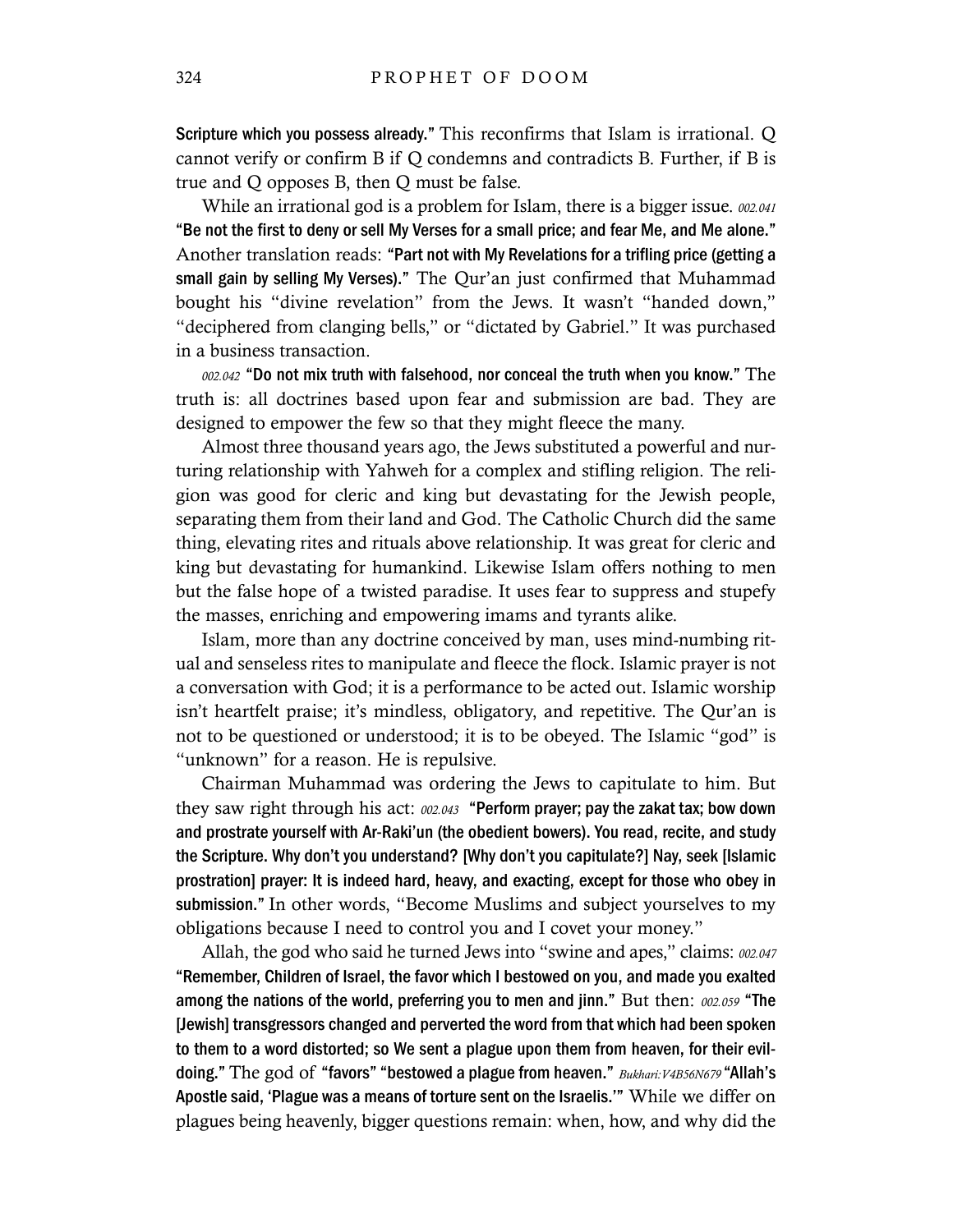Bible get so distorted that it became the opposite of the Qur'an? The claim is the crux of Islam, yet no Muslim cleric, prophet, or god has ever provided a rational explanation. And without an answer, Islam is a counterfeit, a lousy job of plagiarizing, nothing more.

The Septuagint and Dead Sea Scrolls irrefutably prove that the Torah has remained unchanged since at least 250 B.C., a thousand years before the Qur'an was written. Since Islam claims otherwise, it's a fraud, not a religion.

Not only is there a mountain of historical evidence to refute Muhammad's claim, reason alone will suffice. For the Jews to have written Allah, Muhammad, Mecca, the Ka'aba, Appeasement, Arabic, Islam, Tax, Jihad, Submit, Religion, Muslim, and the Five Pillars out of the Torah and Yahweh, the Messiah, Jerusalem, the Temple, Atonement, Hebrew, Judaism, Tithe, Love, Choose, Relationship, Jews, and the Ten Commandments in, requires a conspiracy infinitely beyond anything the world has ever known. A total suspension of rational thought is required to believe Allah. And then there is the little problem of motivation. Why would the nation of Israel collectively and comprehensively alter the totality of their scriptures and history in an attempt to foil a conman a thousand miles away and a thousand years distant?

The dark spirit of Islam has sent a "plague" from his abode and it has consumed men's minds. Hopefully there will be enough healthy neurons left for Muslims to make wise choices once they are exorcised from this pestilence.

*002.061* "Humiliation and wretchedness were stamped upon the Jews and they were visited with wrath from Allah. That was because they disbelieved Allah's Proofs, Signs and Verses and killed the prophets. They disobeyed and rebelled. Surely those who believe and Jews, and Nazareans [Christians], and the Sabaeans [Zoroastrians], whoever believes in Allah and in the Last Day, and whosoever does right, shall have his reward with his Lord and will neither have fear nor regret." Muslims quote the last part of this verse to the media to demonstrate how tolerant Islam is. Yet they must take it out of context. The prior verse that says that Allah stamped the Jews with wretchedness and that his wrath was justified. Further, Muslims must mistranslate it, too, replacing the name "Allah" with the word "God." The passage actually says: tolerance is only extended if the Jews, Christians, and Zoroastrians believe in Allah and become Muslims. Convert: or fear and regret it.

Two verses later, the intolerant Allah is back on the warpath, acting like a racist. *002.064* "But you [Jews] went back on your word and were lost losers. You know that you have broken the sanctity of the Sabbath, so We said: 'Become monkeys despised and hated.' We made this punishment an example and a warning for those who fear Allah." Whether you choose to interpret this as god calling Jews despised apes or turning them into hated monkeys, it isn't godly. And if the Sabbath was sanctified by Allah, why do Muslims ignore the warning and worship on Friday?

The following Hadith was designed to answer that question: *Bukhari:V4B56N693* "The Prophet said, 'We [Muslims] are the last (to come) but we will be the foremost.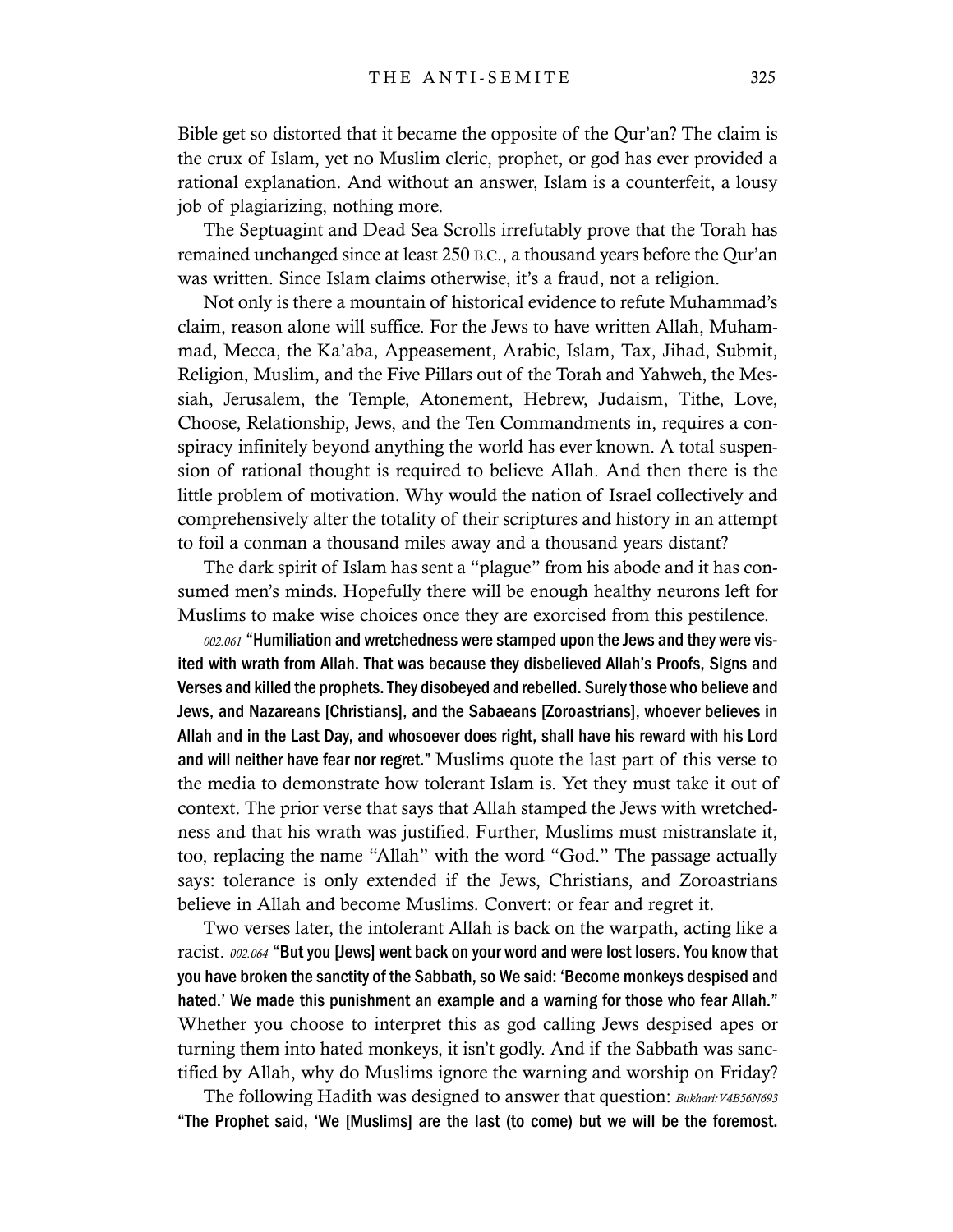Nations were given the Scripture Book before us, and we were given the Holy Book after them. Friday is the day about which they differed. So the next day, Saturday, was prescribed for the Jews and the day after it, Sunday, for the Christians. It is incumbent on every Muslim to wash his head and body on Friday.'" I suppose it would be too much to ask for the prophet to explain how a "Friday dispute" could have arisen between Jews and Christians, considering it was chiseled in stone twelve centuries before the first Christian was born.

In the next fifteen verses, Allah bounces between arguing with Jews and regaling their history. Then he condemns them for overcharging Muhammad for "erroneous" Bible stories: *002.079* "But woe to the Jews who fake the Scriptures and say, 'This is from God,' so that they might earn some profit thereby.' And woe to them for what their hands have written, and woe to them for what they earn from it.'" What makes them "fake" is the Biblical accounts the Jews sold to Muhammad differed from the version the prophet twisted to serve his interests.

*002.080* "Yet they (Jews) say: 'The Fire will not touch us for more than a few days…but they are enclosed in error and are inmates of Hell." Failing to scare them, Muhammad ordered Jews to: "Pay the zakat tax on your wealth for the welfare of others [Muslims]. And remember we took your Covenant: shed not blood among us or turn people out of their homes; you promised and bear witness. But you kill one another, call people guilty, and use oppression. When captives are brought you ransom them, although it was forbidden." The Yathrib Jews did none of these things. The Muslims did them all. They shed blood, murdering thousands. They forced thousands more from their homes. Their god condemned men, and his prophet founded the most oppressive regime ever conceived. During the month these situational scriptures were contrived, Muhammad personally took captives and ransomed them. Even if you don't see Muhammad as the Meccans and Jews saw him—as an insane, demon-possessed liar, forging scriptures for his own selfish gain—it's hard to miss the fact he was a hypocrite.

It's amazing how much difference a year and a few miles can make. In the last Meccan surah, Allah was congratulating the Jews for testifying to the truth of his Qur'an. Now they're going to roast in hell for not swallowing it whole. *002.085* "Do you [Jews] believe a part of the Book and reject a part? There is no reward for them who so act but disgrace in the world, and on the Day of Doom, the severest of punishment…their torment will never decrease!" The more one is exposed to Muhammad's poisonous brew, the worse it tastes.

As we move on, Jesus is brought into the fray, and we are told that the Gospels and Torah were divinely inspired. But then we learn that Allah has cursed Christians and Jews for their disbelief. Allah's anti-Christian, anti-Jew diatribe continues for 50 verses. The same Allah who refers to himself as "We" and "Our" claims that Jesus cannot be His son because He is "One."

Allah's racist rant includes the twentieth rendition of: *002.089* "The [Qur'an] Book was sent to them (the Jews) by Allah verifying and confirming what had been revealed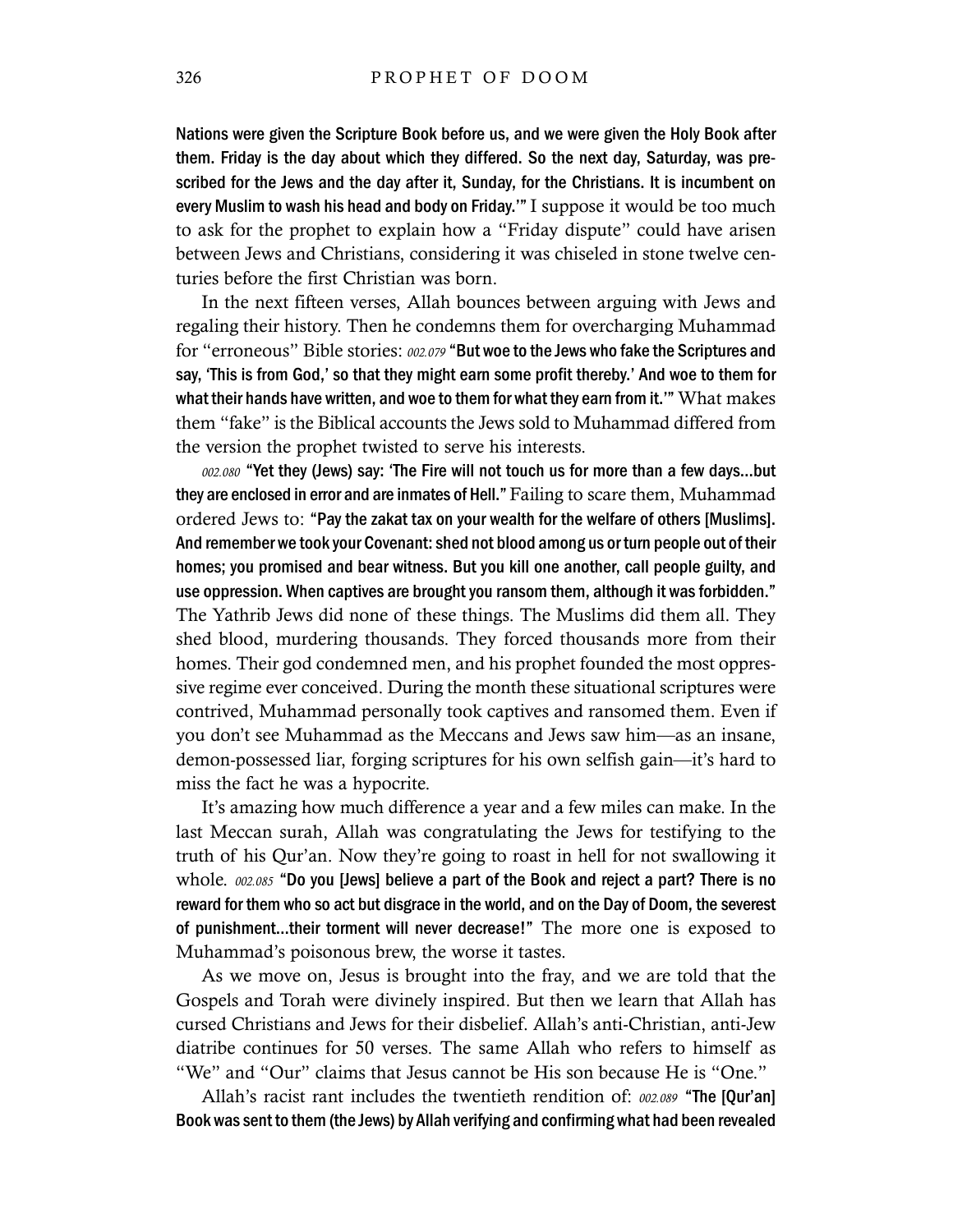to them already (the Torah and Gospel). They used to pray for victory over the unbelievers and even though they recognized it when it came to them, they renounced it. The curse of Allah be on those who deny!" By slipping out of first person to curse the Jews, Muhammad has lifted the veil and shown us who is really behind the curtain.

We are three quarters of the way through the Qur'an, and yet this is the first time Gabriel, the Messenger's messenger, is named. *002.097* "Say (Muhammad): Whoever is an enemy to Gabriel—for he brings it down to your heart by Allah's leave, a confirmation of what was (revealed) before, and guidance and glad tidings for those who believe. Whoever is an enemy to Allah, His angels, His Messengers, to Gabriel and Michael, Lo! Allah (Himself) is an enemy of the disbelievers." The spirit who terrorized Muhammad in the cave is now given a name, and wouldn't you know it, his name is from the Bible too. Allah seems to have a very limited imagination. And a limited range of emotions: the moment we meet the heavenly cast, they are off to war, condemning their enemies for rejecting their doctrine of submission. Every word of this reeks of Lucifer—the real enemy of the Jews.

*002.099* "We have sent down to you Manifest Signs; and none reject them but those who are perverse." How, pray tell, can a doctrine be tolerant when its spiritual leader says that all who reject his claims are perverse? And you'd think that if Allah were going to brag about all his "signs" he would perform one—one lousy miracle. (Making the blind lame or the deaf dumb doesn't count.) Muhammad and Allah simply promise and protest. They are more like Hitler and Goebbels than Prophet and God.

Once again: *002.101* "When there came a messenger from Allah confirming what was with them, a party of the people of the (Torah and Gospel) Scripture Book fling away the Book of Allah, tossing it behind their backs, as if they did not know!" You've probably noticed a pattern in the Qur'an. The things Muhammad and Allah protest *most*, they are most guilty of. They claim repeatedly that the Qur'an confirms the scripture it twists. Similar verbose assertions are: the Qur'an was a book, Allah created man, Allah showed his signs, Jews were Muslims, and Muhammad wasn't a demon-possessed madman.

*002.102* "They follow what Satan chanted and gave out during the lifetime of Solomon. Though Solomon never disbelieved, the devils denied and taught sorcery to men, which they said had been revealed to the angels of Babylon, Harut, and Marut. However, these two (angels) never taught without saying: 'We have been sent to deceive you.'" Harut and Marut are Persian names not Hebrew or Arabic. And while the implication is that the Jewish King Solomon was a Muslim during the time the Jews were influenced by the Babylonians, Allah's timeline is errant by 400 years. While that's indicting, what's really incriminating is Allah's claim that the Torah was inspired by the Devil and yet his Qur'an verifies it's message. This, ever so appropriately, is followed by three repetitions of: "If only they had sense!"

Now that the Jews had been properly chastised it was time to get down to business. Muhammad had a tenuous grip on his fledgling community, and that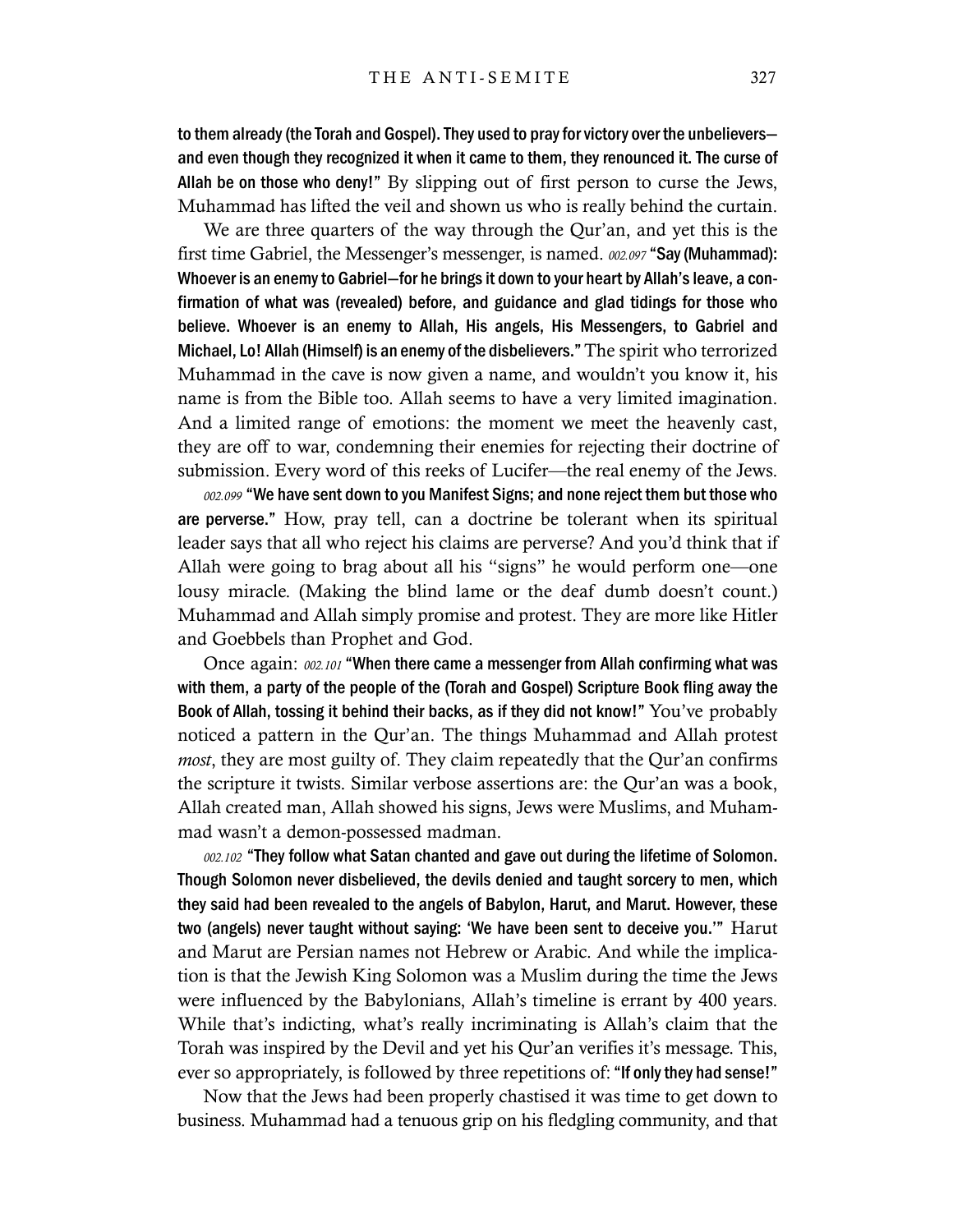just wouldn't do. Tyrants require unquestioned obedience, total submission. *002.104* "You of [the Islamic] Faith, say not (to the Prophet) words of ambiguous import like 'Listen to us,' but words of respect; and obey (him): To those who don't submit there is a grievous punishment." While there are countless verses that confirm Islam was invented to serve Muhammad, this is as effective as any.

This brings us to one of the Qur'an's biggest problems—Allah's contradictions. Muhammad wants us to believe that the creator of the universe, is capricious and unreliable, changing his mind by canceling prior truths and obliterating his divine revelations. *002.106* "When we cancel a Verse or throw it into oblivion, We replace it with a better one." Or: "Whatever Revelation We abrogate or cause to be forgotten, We substitute something better." In the context of God, this is senseless. But in the context of a forgetful man trying to counterfeit the written record of God to serve his agenda, it's perfect.

The religion of Islam failed in Mecca. Muhammad had to cast it into oblivion, to abrogate it, to move on with the doctrine of politics and submission. Allah replaces Ar-Rahman. Piracy replaces inheritance. Jews replace Meccans. Swords replace words. Muslims replace everybody. And Muhammad gets what he wants: money, women, and power.

The reason the "abrogation" verse is so important is that it wipes out Islam as a religion. The first ninety surahs are cast into oblivion. The prophet has a new Qiblah—and a political doctrine built upon submission and sword. But as bad as that sounds, you don't know the half of it yet. The last twodozen surahs are by far the worst; they contain some of the most immoral, hateful, intolerant, and violent words ever uttered by men.

Returning to the second edition of the never-ending argument we are told that the non-prostelizing Jews were evangelizing: *002.109* "Quite a number of the People of the Book wish they could turn you [Muslim] (people) back to infidelity after you have believed [submitted], through selfish envy, even after the Truth has become manifest to them. Indulge them until Allah issues his orders." The first part is funny. The second is not. Jews, who were employed, prosperous, and literate, who possessed the longest surviving and best-documented monotheistic faith in the world were *jealous* of Muhammad's band of bandits? I don't think so. But what's sinister is Allah's ultimate order to exile and murder them. Within a mere six months Muhammad would perpetrate a horrible crime.

That said, it was back to business. Muhammad needed more rituals and taxes. They became his means of suppression and oppression. *002.110* "Establish worship, ritual prayer, and pay the zakat tax; whatever good you send before for your souls, you will find with Allah; surely Allah sees what you do." Pay now, receive later.

Then it was back to the never-ending argument. *002.111* "They say: 'None shall enter Paradise unless he be a Jew or a Christian.' Those are their (vain) desires. Say: 'Produce your proof if you are truthful.' Nay [the tolerant religion said], whoever submits His face to Allah and surrenders, he will get his reward; on such shall be no fear, nor shall they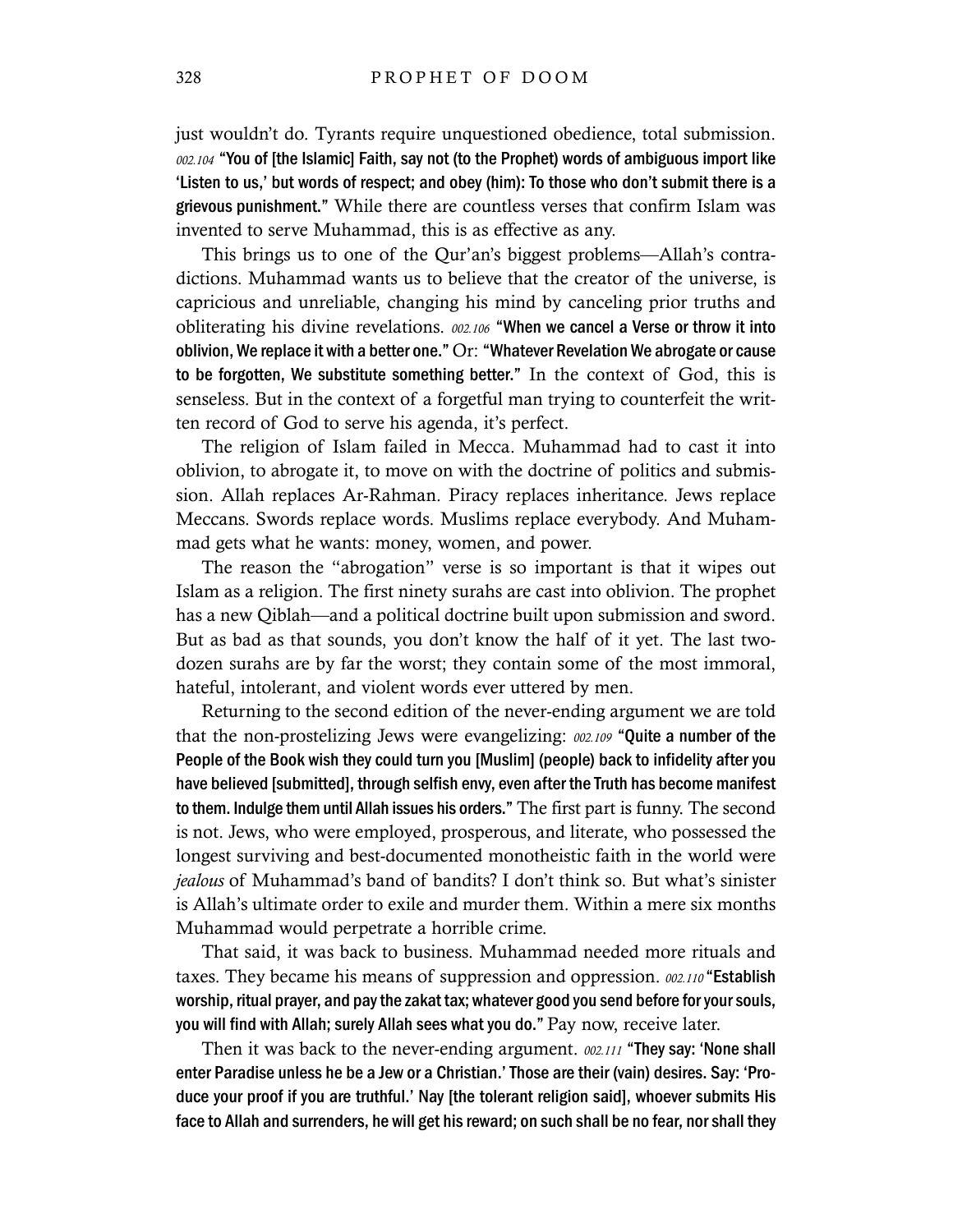grieve. The Jews say: 'The Christians follow nothing; and the Christians say: 'the Jews follow nothing (true);' Yet they (profess to) recite the (same) Scripture Book. But Allah will judge between them in their quarrel." By the seventh century, Jews had long since stopped criticizing Christians. And Jews only read out of half the book. Moreover, Christians believe every word of the Hebrew scriptures. So, once again, Allah has his facts entirely wrong.

Finished with the Christians and Jews for the moment, it was time for Allah to take a swipe at the Meccans. *002.114* "And who is more unjust than he who forbids Allah's Name to be celebrated and mentioned in the sanctuary places (mosque) and strives for their ruin? It was not fitting that such should enter them except in fear. For them there is nothing but disgrace in this world, and in the next an exceeding torment, an awful doom." This is Muhammad's feeble attempt to justify his new career path as pirate, kidnapper, and murderer. "Terrorism is justified because the Meccans shooed me away from Allah's House." And while that's as lame as it is immoral, the verse is not without a pearl. If Allah's *name* should be celebrated then "Allah" *is* a name, not a word. In other words, Allah cannot be both the Arabic word *for* God and the name *of* its god at the same time. That would be like naming your pet dog "Dog." (Dog is god, backwards; so we may have stumbled onto something.)

Now that "dog" has bared his fangs at the Meccans, it's time to bite Christians. *002.116* "They say: 'Allah hath begotten a son: glory be to Him.' Nay, to Him belongs all that is in heavens and on earth: All are subservient and obedient to Him." It's all right to say Allah has daughters if there's a buck in it, but heaven forbid you should say Christ is the son of God. "To Him is due the primal origin of the heavens and earth: When He decrees a matter, He says to it: 'Be,' and it is." It's a good thing that contradictions are abrogated in the Qur'an or this would be a problem. Everything the Qur'an says Allah created, including the earth, Adam, and Jesus, were made in a manner other than saying "Be, and it is."

In an earlier chapter, the Islamic Abraham introduced us to the second surah, starting with the 118<sup>th</sup> verse. Allah lured Abraham out of Israel, the "land flowing with milk and honey," into the wastelands of Arabia to make the pagan Ka'aba appear monotheistic. The Qur'an, however, was not as daring as the Hadith. It made no attempt to explain how or why a hundred-yearold man crossed a thousand miles of desert with an illegitimate infant and a slave girl to reach a place that wouldn't be inhabited for twenty-five centuries.

In a long-winded speech, Allah said that Abraham and his Jewish kin were Muslims practicing Islam. *002.132* "And this was the legacy that Abraham left to his sons by Yah'qub (Jacob); 'Oh my sons! Allah has chosen the Faith for you—the true religion; then die not except in the faith of Islam as Muslims. He said to his sons: 'What will you worship after me?' They said: 'We shall worship your Ilah (God), the Ilah (God) of your fathers, of Abraham, Ishmael and Isaac, the one Ilah (God): To Him we submit in Islam.'" It's a wonder such an important profession of faith eluded the Hebrew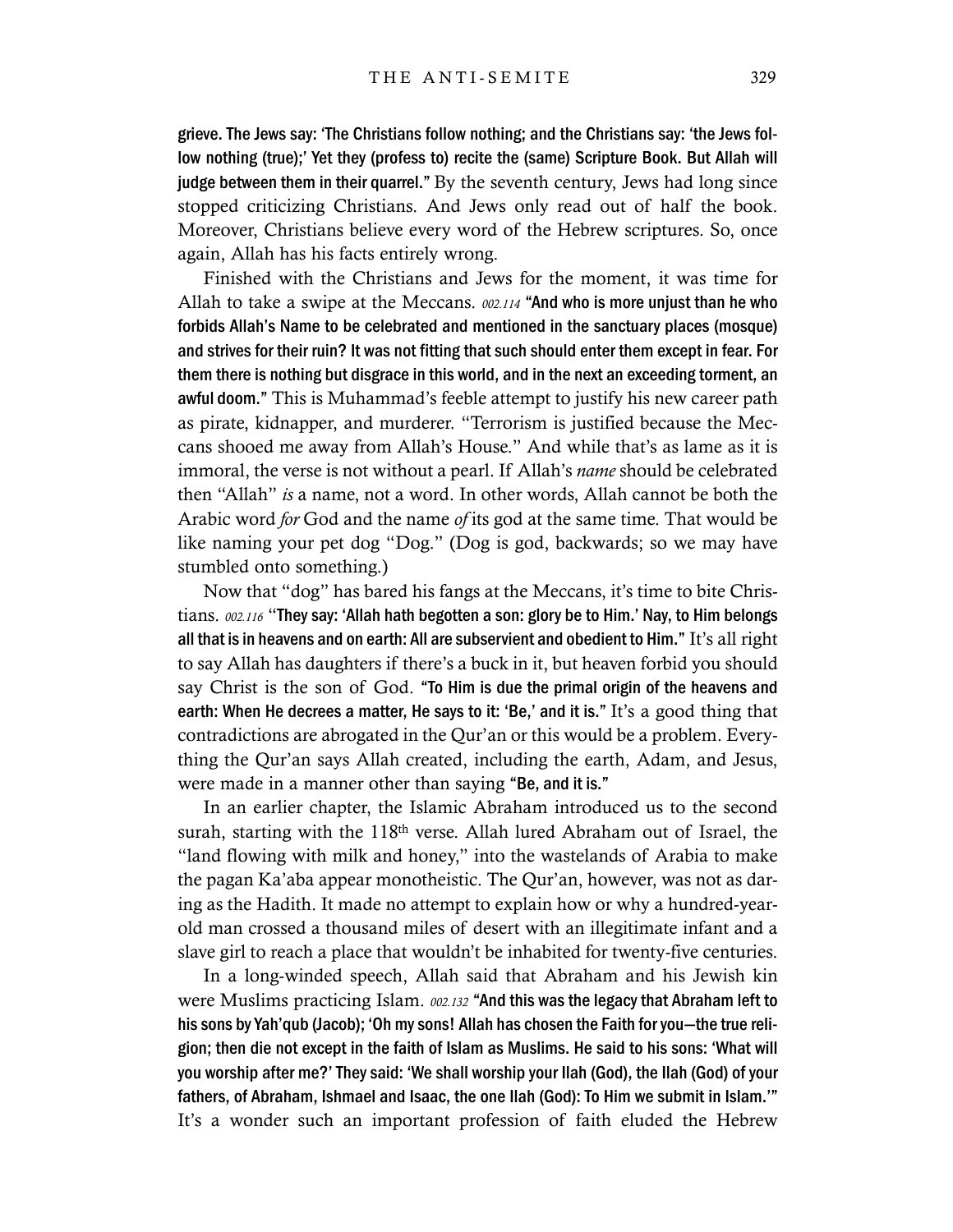prophets. Nowhere in the Bible are the words "Muslim, Muhammad, Allah, or Islam" written. It's inconceivable that Abraham could have had such a fine religion and not even mentioned it or his pal Allah.

We also covered Allah's admission in the 138<sup>th</sup> verse that he was a Baptist. This was followed by Allah's delusional claim that he was Yahweh.

Starting at verse 142 Allah tells us that Muslims should no longer play with the Christians and Jews. They must now recognize the monotheistic holiness of Allah's pagan shrine, the rock pile in Mecca. The Ka'aba is called a sacred and holy mosque, even though the *only* actual mosque at this time served as Muhammad's brothel. (The mosque in Medina was an open courtyard. The buildings that surrounded it served as apartments for Muhammad's wives, sex slaves, and concubines.) And the shrine of which they spoke was still home to hundreds of rock idols, including Allah's Black Stone.

*002.142* "The fools among the people will say: What has turned them from their Qiblah which they had? Say: The East and the West belong only to Allah; He guides whom He likes to the right path. Thus We have appointed you a medium nation, that you may be witnesses against mankind, and that the Messenger may be a witness against you. And We appointed the Qiblah which you formerly observed only that We might know him who follows the messenger, from him who turns on his heels." Muhammad had just arrived in Yathrib and his foolish spirit was already calling the townsfolk "fools." The one-time prophet turned profiteer had moved away from Allah's House in disgrace following the Satanic Verses. He had changed his Qiblah to Jerusalem opportunistically—naïvely thinking the Jews would accept him as their Messiah. When they rejected him for the fool he was, his "god" told his coconspirator: "The Jews have rejected our bogus claims, so we aren't going to play with them any more." Team Islam issued an about-face.

You probably noticed that the never-ending argument gained a larger antagonist. Muhammad and his dark spirit are now "against mankind." What you may not have noticed, however, was the admission of failure. Muhammad needed a way to determine who was in lockstep with him, as he had been unable to seduce a sufficient quantity of the Ansar Helpers to go along with his new program. Not a single Ansar joined the pirates in any of the first dozen Muslim raids. Then when the last one prevailed, ending in murder, theft, and kidnapping for ransom, they cried foul, since the raid breached their "religious" covenants.

Maududi acknowledges Muhammad's problem in his commentary. "During this period a new type of Muslim, called munafiqin or hypocrite, began to appear…. They professed Islam but were not prepared to abide by the consequences…. There were some who had entered the Islamic fold merely to harm it from within. There were others who were surrounded by Muslims and, therefore, had become 'Muslims' to safeguard their worldly interests." They knew "good" Muslims were terrorist thieves.

So Muhammad came up with a plan to separate the hypocrites from his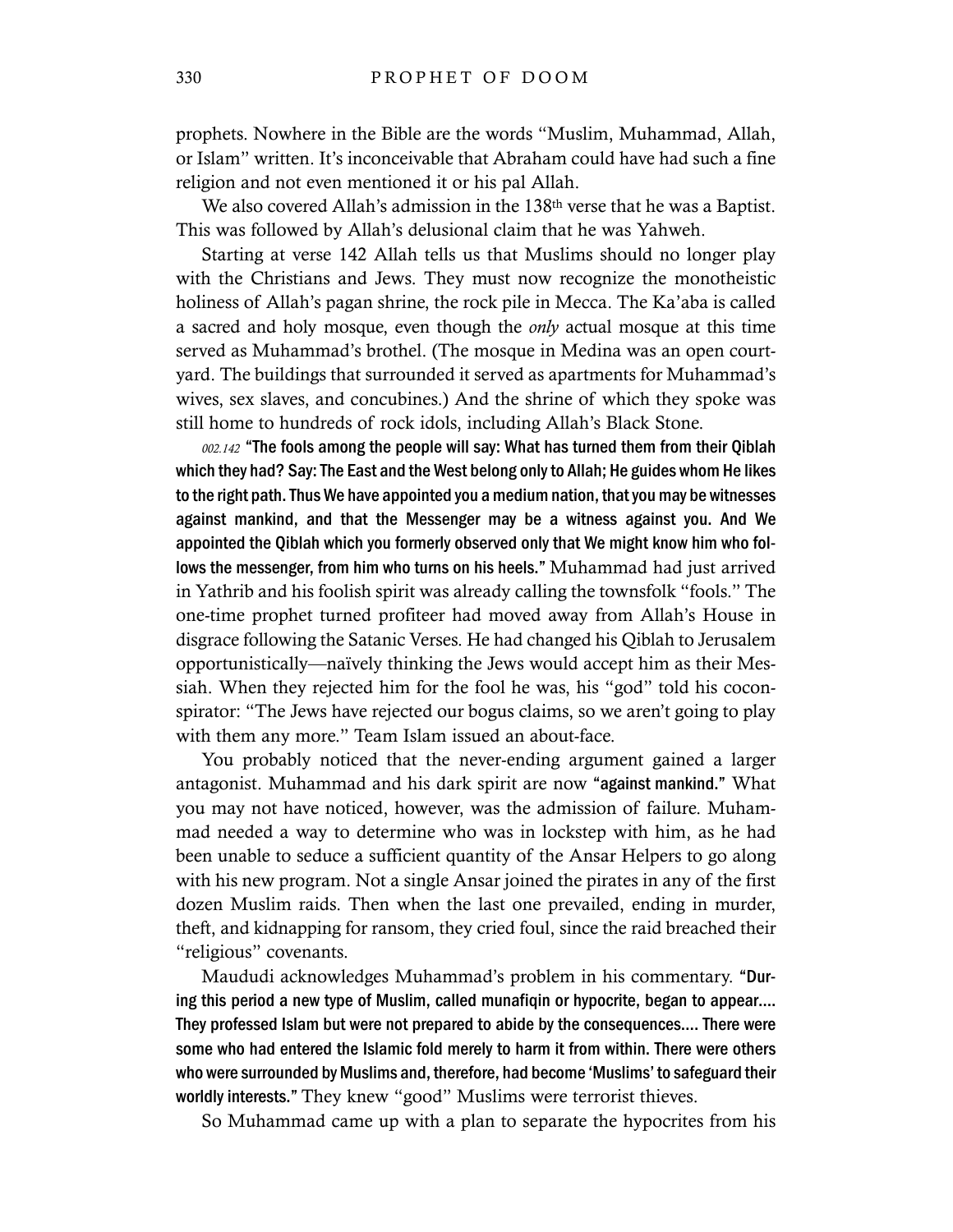raiders. He had his dog bark: "We appointed the Qiblah which you formerly observed only that We might know him who follows the Messenger from him who turns on his heels [and doesn't submit]." God knows all, so this cannot be god speaking. These words must therefore be Muhammad's. "This was surely a hard test except for those whom Allah has guided; and Allah was not going to make your faith fruitless and go to waste; surely Allah is Merciful." Since bowing south verses north isn't a test, we must read between the lines and assume Muhammad was testing Ansar and Emigrant obedience. He needed to know whom he could count on to raid, terrorize, and plunder his enemies.

*002.144* "We see the turning of your face: now shall We turn you to a Qiblah that shall please you. Turn then your face in the direction of the Sacred Mosque (at Mecca): Wherever you are, turn your faces in that direction. The People of the Book (Jews and Christians) know well that (the Ka'aba) is the truth from their Lord. Nor is Allah unmindful of what they do." When "god" has to lie, there's a problem. If the Jews thought the Ka'aba was godly, why did they pray facing the site of their former Temple in Jerusalem? More importantly, why did Muhammad join them? Further, how could the Ka'aba be "sacred" when it was a pagan shrine?

Unable to perform miracles, the prophet dismissed their significance. *002.145* "Even if you were to bring to the people of the Scripture Book all the Signs, they would not follow Your Qiblah; nor are you going to follow their Qiblah; nor indeed will they follow each other's Qiblah." This is another Allah-Oops. Christians have never had a Qiblah for Yahweh's spirit resides in us. Since Allah claims to have inspired the Gospels, he ought to have known that. "If you, after knowledge has reached you, were to follow their (vain) desires, then were you indeed (clearly) in the wrong."

*002.146* "The People of the Book, unto whom We gave the Scripture, know/recognize this revelation/him as they know/recognize their own sons; But lo! a party of them knowingly conceals truth." Like all things made of man, the deeper one digs into the Qur'an the more its flaws become apparent. Before we resolve the "know/recognize" and "this/him" controversy, ponder the impossibility of "the People of the Book unto whom We gave the Scripture" believing that every time the Bible referenced something happening in the land of Israel, the city of Jerusalem, on Mount Moriah, or in the magnificent Temple of Solomon, it was a purposeful deception. They would have to believe that it was possible for the thousands of events chronicled in the Bible to have actually occurred in Arabia, at a rock pile in a barren and deserted ravine that a thousand years later would become a motley collection of mud huts called Mecca. They would have to believe that tens of millions of people conspired together over the course of two millennia to write the Jewish Temple in and the Muslim Ka'aba out of thousands of pages of the most meticulously maintained, most broadly read and distributed scripture of all time. Then they would have to believe that Muhammad, the pirate of Medina, was actually talking with Yahweh, the God of the Bible, and telling the truth about what happened in another time and place. It's so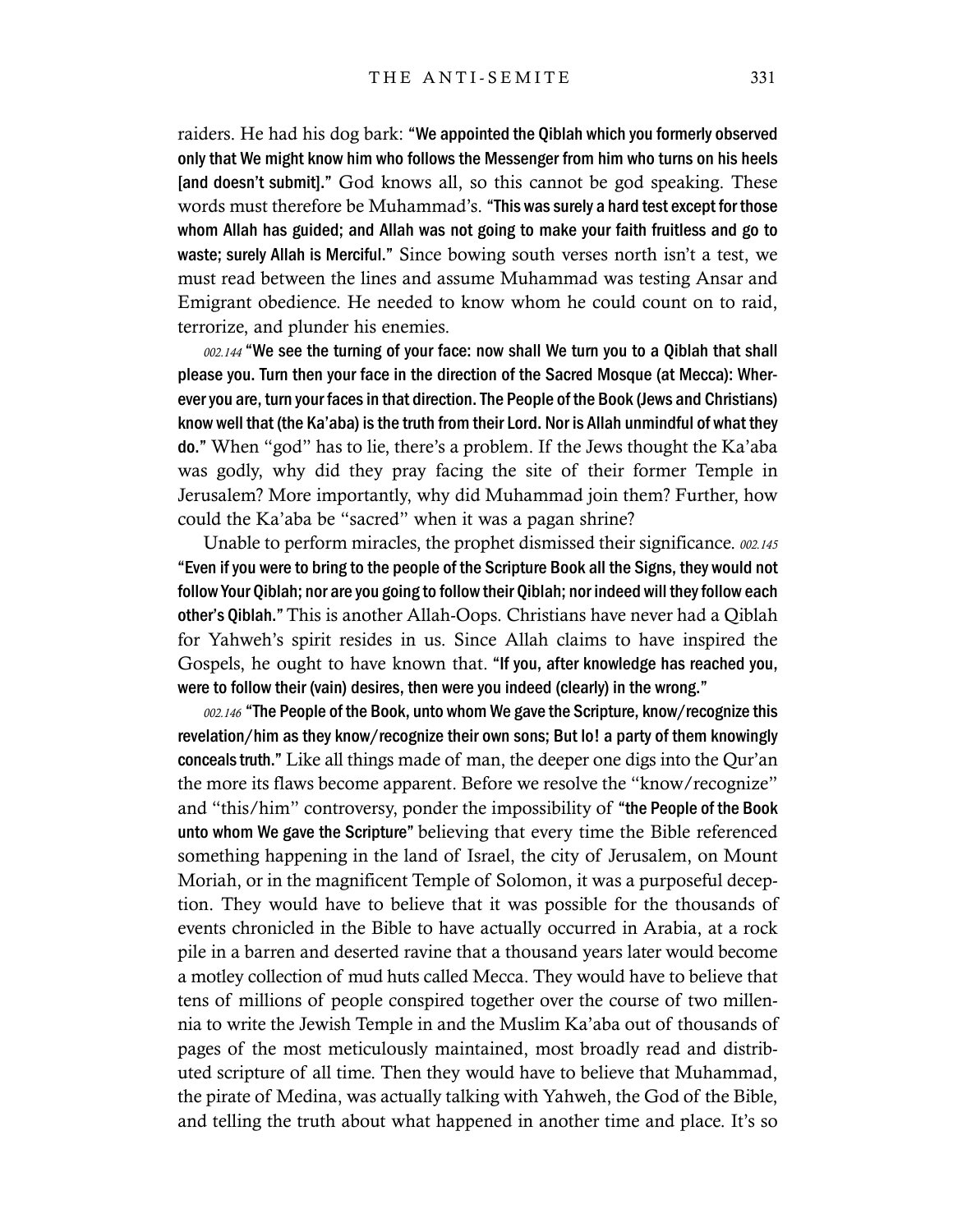preposterous it begs a question. Does *anyone* really believe Islam? Or, as Ishaq and Maududi suggest, are they all hypocrites, merely going along to keep from losing their possessions and their lives?

The translations that read "recognize him (Muhammad)" rather than "know this" are equally outrageous. Muhammad is suggesting that the Jews of Yathrib recognized him as their Messiah but were concealing the truth. Yet in truth, the Jews didn't even recognize Yahshua as their Messiah, and he fulfilled hundreds of exacting prophecies regarding his genealogy, birth, time, life, mission, death, and resurrection. Muhammad didn't fulfill one. So to say that the Jews recognized Muhammad's prophetic credentials as they recognized their own sons tells us a great deal about the mindset of the man. He was as delusional as he was egotistical.

The next five verses wallow in the new Qiblah. The most important line warns the raiders not to fear the hypocrites: *002.150* "Do not fear them; fear Me."

Motivating men to murder requires conditioning them to hate first. The intended victims must be dehumanized: *002.171* "The semblance of the infidels is one who shouts to one who cannot hear. They are deaf, dumb, and blind. They make no sense." *002.174* "Those who conceal Allah's revelations in the [Bible] Scripture Book, and thus make a miserable profit thereby [selling it to Muhammad], swallow Fire into themselves; Allah will not address them. Grievous will be their doom." Since they're destined for hell anyway, why not kill them? *002.175* "They are the ones who bartered away guidance for error and Torment in place of Forgiveness. Ah, what boldness (they show) for the Fire! (Their doom is) because Allah sent down the Book in truth but those who seek causes of dispute in the Book are in a schism of great opposition."

Although this was written in code (or maybe just written badly), it provides the entire equation. It confirms that the Jews sold Muhammad the Bible stories he used to try to make himself look like a prophet. As we have discovered, Muhammad changed these to suit his agenda. Then, since the Qur'anic accounts were different, Muhammad accused his suppliers of selling him a faulty product. He said that B and Q were once identical but that the Jews corrupted B so that they could argue with him about Q.

*002.177* "It is not piety that you turn your faces east or west; but it is the quality of one who believes in Allah and the Last Day, the Angels, the Book, and Prophets; to spend your substance in spite of love for it, for [Muhammad's] kin, for orphans, for the wayfarer [Muhammad's mercenaries], for those who ask, and for the ransom of captives [his POWs]; to be steadfast in devotional obligations, and paying the zakat tax." Although two of Islam's five pillars are based upon the new Qiblah, we are told here that it isn't pious. And, while it may be a detail, Allah should have a better sense of direction. The old Qiblah was north of Medina and the new one was south; neither were east or west. Further, as with the first attempts at "religion" in Mecca, the first try in Medina was centered on Muhammad.

The Meccans who teased Muhammad and shooed him away from their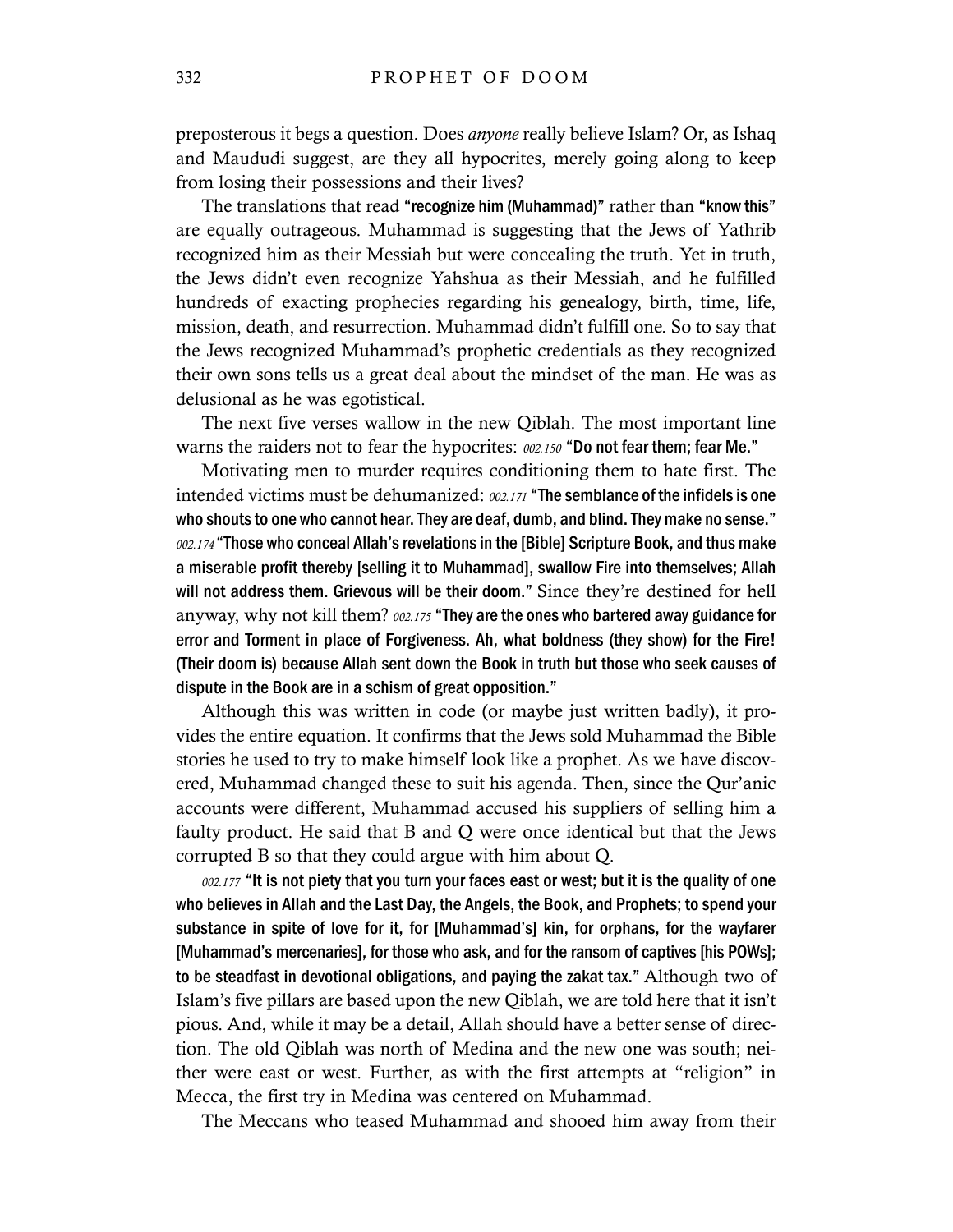pagan Moon God shrine must now pay for their hate speech. He begins conditioning his faithful to believe retribution is good. Muhammad claims that Allah has told him that the mocking he suffered at the hands of his clan was so egregious that heads must roll. By verse 191, Allah has his war paint on and continues to whoop it up through verse 210, commanding Muslims to attack and kill their brethren.

The next verse is Muhammad's first stab at instituting a law. It's as barbaric as his religion. *002.178* "Retaliation is prescribed for you in the matter of the murdered; the free for free, slave for slave, and female for female. And for him who is pardoned somewhat by his (injured) brother, then prosecution should be according to payment of blood money. He who transgresses after this will have a painful doom."

*002.185* "Ramadhan is the (month) the Qur'an was sent down as a guide to mankind, also clear Proof/Signs for guidance and the criterion. So every one of you who is present during that month must spend it fasting." The only reason Muhammad wrestled with the cave demon during Ramadhan was because it was the pagan practice of his people to observe the *Tahannuth* rituals in Ramadhan. *Tahannuth* was based upon self-deprivation and fasting, thus the idolatrous practice and holy month were incorporated into Islam. The Ka'aba Inc. made a new pillar out of an old one. "And you must magnify Allah (Say Allahu Akbar—Allah is Greater.)"

Speaking of Islamic pillars being constructed from regurgitated paganism: *002.189* "They ask you about the New Moons. Say: They are but signs to mark fixed seasons in (the affairs of) men, and for Hajj Pilgrimage." The enlightened world had long since abandoned the lunar calendar for the solar one we use today. Rather than "fixing seasons," the lunar calendar Muhammad's god was prescribing caused dates to float around the year. But Allah was the Moon God, so Muslims were forever condemned to the lunacy of ignorance.

Muhammad was now ready to reveal the real reason behind his new Qiblah. He wanted his militants to fight for what he coveted. *002.190* "Fight in Allah's Cause those who fight you, but do not transgress limits; for Allah like not the transgressors. (This is the first Verse revealed in connection with Jihad, it was supplemented by the 9th Surah.)" Although this verse clearly orders Muslims to fight, the first of many such commands, Islamic apologists use this passage in the Western media to infer that Islamic fighting can only be defensive and moderate. Yet in context, that is not what it says. Just read the next verse: *002.191* "And kill them wherever you find and catch them, and drive them out from where they have turned you out; for Al-Fitnah (polytheism, disbelief, oppression) is worse than slaughter." Slaying them "wherever you find and catch them" is clearly offensive, not defensive. So the prior verse has already been abrogated. And there is no moderation when one says that a belief, or even verbal abuse, is worse than slaughter.

"Fight them not at the Sacred Mosque, until they fight you there; but if they fight you, kill them. Such is the reward of those who are unbelievers." This is nonsensical. It is not possible for the Muslims of Medina to be defensive fighters if they have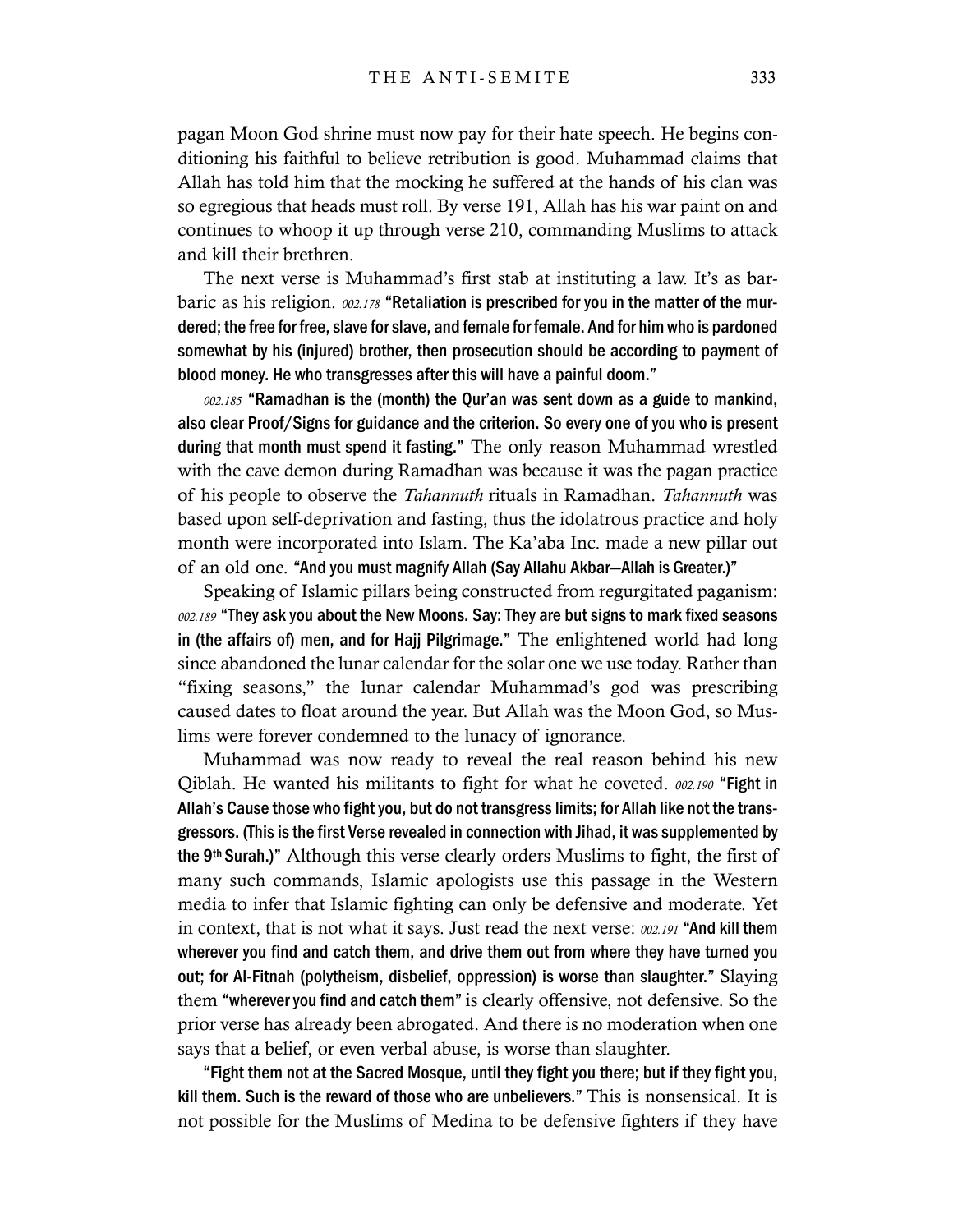marched to Mecca with their fighting gear.

*002.192* "But if they cease/desist, Allah is Forgiving, Merciful." That sounds nice until you realize what they must "cease" doing. One must desist from rebuking Muhammad's claims—in other words, they must *become a Muslim* to avoid slaughter. Remember, no one was fighting the Muslims when this was handed down. They were the hunters. The Meccans were their prey. To be "forgiven" and not "slaughtered," one had to bow in submission and pay the zakat.

*002.193* "And fight them until there is no more Fitnah (disbelief) and religion is only for Allah. But if they cease/desist, let there be no hostility except against infidel disbelievers." Muslims have been ordered to fight until the *only* religion is Islam—world conquest. And even when they have overrun the world, there shall be no safe haven for "infidel disbelievers." This is as clear as a swastika.

*002.194* "The prohibited month for the prohibited month, and so for all things prohibited, there is the law of retaliation. If any one transgresses the prohibition against you, transgress likewise against him. But fear Allah, and know that Allah is with the pious." That was verbal diarrhea, so let's try another translation: "The forbidden month for the forbidden month, and forbidden things in retaliation. And one who attacketh you, attack him in like manner as he attacked you. Observe your duty to Allah, and know that Allah is with those who ward off (evil)." That was worse—there was no hint of restraint. Maybe a third translation will clear up Islam's "Golden Rule." "The Sacred month for the sacred month and all sacred things are retaliation; whoever then acts aggressively against you, inflict injury on him according to the injury he has inflicted on you." The problem isn't with the translators.

Remember Muhammad's problem? His henchmen murdered, robbed, and kidnapped in the pagan sacred month of Rejab when violence and thievery were forbidden. Muhammad couldn't pocket the booty because the offense was so heinous. This handy situational scripture, garbled as it may have been, said, "The pagan month is important because I'm a pagan god but I'm granting Muhammad a special exemption because I('m) like him.

Now that the booty was safely pocketed, it was time to encourage more of the same. *002.195* "Spend your wealth in Allah's Cause [fighting infidels], and be not cast by your own hands to perdition; and do good. Lo! Allah loves the doers of good." The Qur'an finally speaks of love, and wouldn't you know it: Allah loves Jihadists who do good by slaughtering in his cause.

Now that fighting is good, Muslims needed a place to fight, so it was off to "Perform properly (according to the Prophet's Sunnah) the Hajj or Umrah, visiting Mecca for Allah. But if you are prevented then send such gifts as you can afford [i.e. if you can't go and fight, send money so that others can fight], and do not shave your heads until the offering reaches the place of sacrifice.… Fear Allah; He is severe in punishment."

Send money even if you *can* fight: *002.215* "They ask you what they should spend. Say: Whatever they spend is good…. Allah is aware of it."

According to Allah, peace is bad and fighting is good. *002.216* "Jihad (holy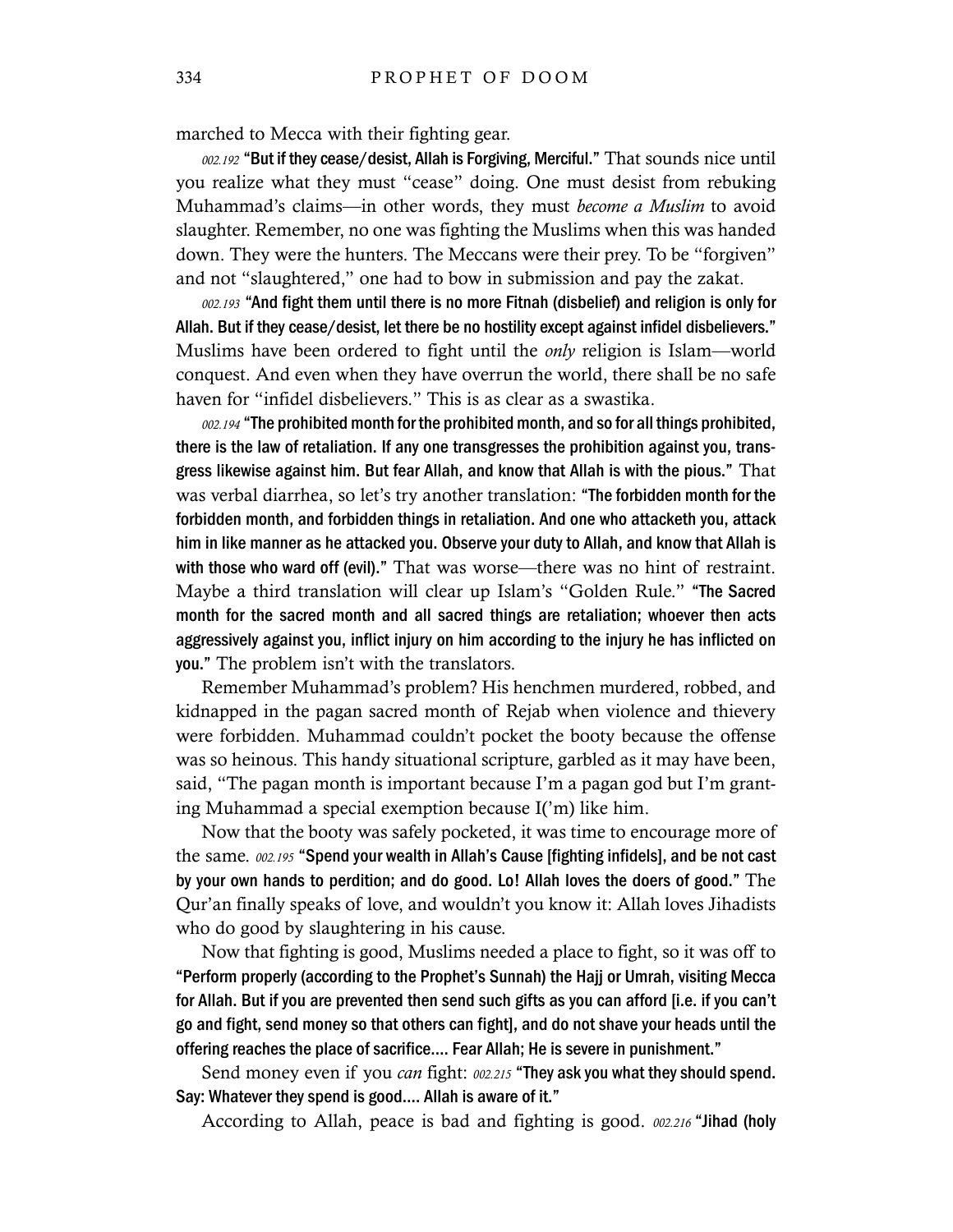fighting in Allah's Cause) is ordained for you (Muslims), though you dislike it. But it is possible that you dislike a thing which is good for you, and like a thing which is bad for you. But Allah knows, and you know not." Another translation reads: "Warfare is ordained for you, though it is hateful unto you." This is an open-ended commandment to fight anyone and everyone who has not surrendered to Islam. How, pray tell, do the "Islam-is-a-peaceful-religion" folks explain…"Jihad is ordained for you?"

*002.217* "They question you concerning fighting in the sacred month. Say: 'Fighting therein is a great/grave (matter); but to prevent access to Allah, to deny Him, to prevent access to the Sacred Mosque, to expel its members, and polytheism are worse than slaughter. Nor will they cease fighting you until they make you renegades from your religion. If any of you turn back and die in unbelief, your works will be lost and you will go to Hell. Surely those who believe and leave their homes to fight in Allah's Cause have the hope of Allah's Mercy." The Islamic god must be very small if access to him can be prevented by men. But that wasn't the purpose of this passage. Muhammad wanted the Ansar Helpers or Hypocrites to know it would get nasty if they didn't join the party. He wanted fighters, not pacifists. What's more, the last line suggests something that will be made abundantly clear in later surahs: "Fight in my cause and paradise will be yours."

Muhammad had to be certain the Ansar knew that his party was not fun and games, so he had his "god" say: *002.219* "They ask you about wine and gambling. Say: 'In them is great sin, and some profit, for men; but the sin is greater than the profit.'" But if you are willing to "gamble" your soul on Muhammad's scheme, you'll find rivers flowing with "wine."

After polishing his war manifesto and get rich scheme, Muhammad turned his attention to his next favorite subject—women. Qur'anic Laws were dictated that placed women in submissive roles to men just as men had been placed in submission to Muhammad. To enforce his laws, he said: "Big Brother is watching. You'll be punished if you don't obey me."

The dark spirit returned to the main theme of the surah: "Fight because our enemies have mocked us and we hate them." The infidels were called a series of childish names. Then Muhammad convoluted Bible stories to make his crusade appear religious. These twisted portrayals continued through verse 257. A delusional trip down Jewish memory lane followed. Muhammad's twisted story of Abraham was as different from the original account as it was vulgar and insulting. Next, Allah attempted rational religious thought. His stories were moral and Biblically inspired. But sadly, even the more rational passages focused on taxes, of which Muhammad was beneficiary. This led to a rant on interest and a discussion of business contracts starting in verse 275. The motivation: Muslims borrowed money from the Jews to survive. These sections were short on spirituality and long on pent-up rage.

*002.244* "Fight in Allah's Cause, and know that Allah hears and knows all." *002.245* "Who is he that will loan Allah a beautiful loan, which Allah will double to his credit and multiply